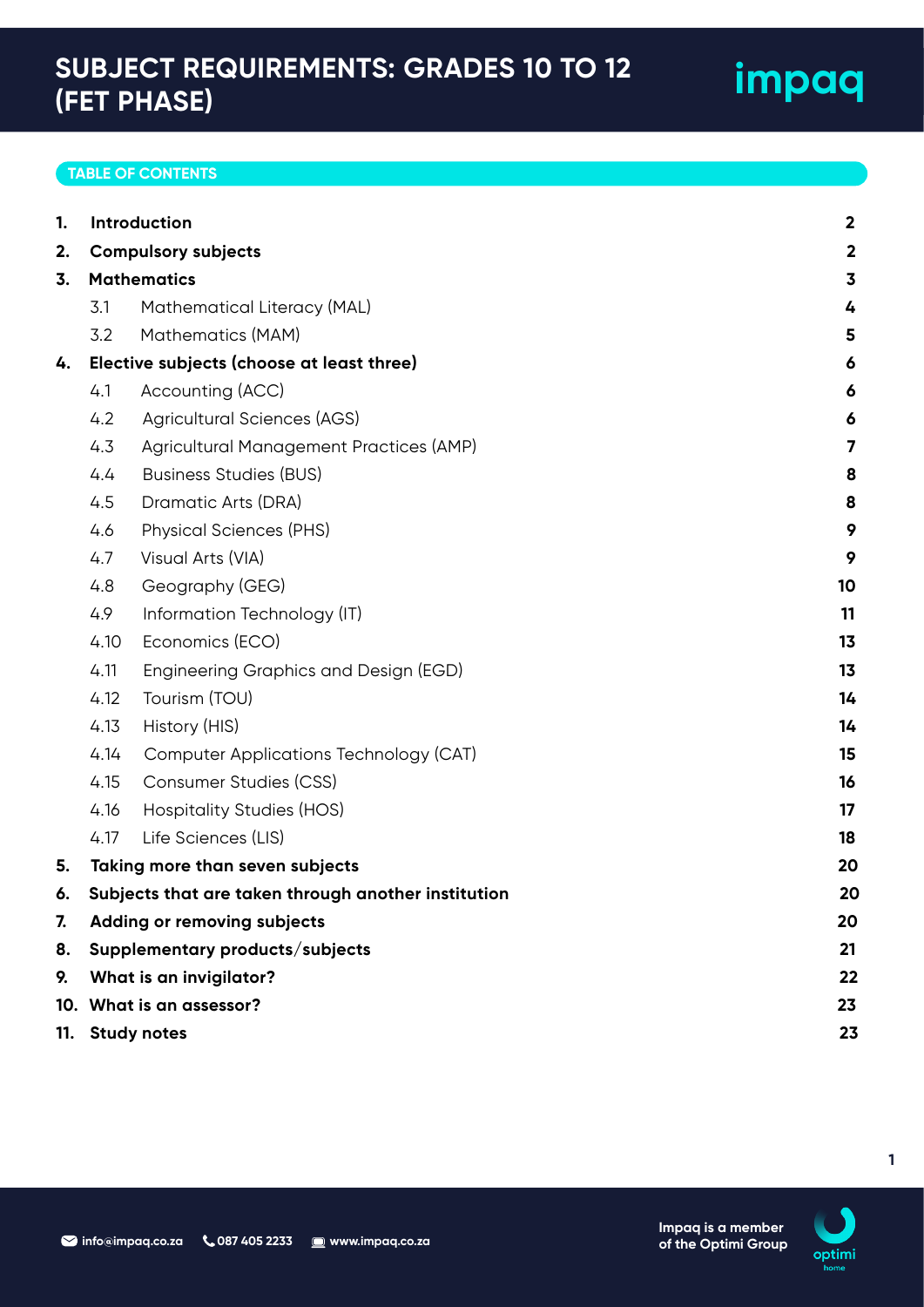## **1. INTRODUCTION**

Impaq's products and services are aligned with the national curriculum (CAPS).

This document will discuss the various subjects offered by Impaq. Please take note of the subject requirements for successfully completing the FET Phase and qualifying for the National Senior Certificate (NSC), as well as requirements for specific subjects. Lesson material and the language of instruction for these subjects can be selected as either English or Afrikaans. Some subjects are, however, available only in English. These are indicated in the sections below.

Impaq does not currently offer any subjects not listed here.

## **2. COMPULSORY SUBJECTS**

## **IMPAQ OFFERS THE FOLLOWING LANGUAGE SUBJECTS:**

- Afrikaans Huistaal
- English Home Language
- Afrikaans Eerste Addisionele Taal
- English First Additional Language

### **Please note:**

- It is compulsory to take at least one Home Language and one First Additional Language.
- The same language may not be taken as a First Additional Language.
- Practical assessments for this subject may involve additional costs.
- A competent assessor must assess the orals for Grade 10 and 11 language subjects.
- An Impaq-approved assessor must assess the orals for Grade 12 language subjects. It is the responsibility of the guardian to ensure that an Impaq-approved assessor is appointed to assess the orals.
- SACAI may approve the online assessment of oral components via Zoom from year to year, but this cannot be guaranteed. If approval is granted, strict regulations apply. Please send an email to info@impaq.co.za before conducting any assessment via Zoom.

## **2.1 HOME LANGUAGES (1/2)**

Home languages focus on reinforcing the learner's cognitive academic skills and developing literary, aesthetic and imaginative skills. This will enable the learner to describe, recreate and understand his/her world by figurative meaning. It includes:

- Listening and speaking: Specific information, critical analysis and evaluation, appreciation and interaction.
- Speaking includes the oral tasks for the year.
- Reading and viewing: Interaction with visual texts, vocabulary development, sentence construction, organisation of texts, literary texts and understanding.
- Writing and presenting: Planning, writing a concept, reviewing, proofreading and presenting.
- Language structures and conventions.

**Continues on page 3**

## **impaq**



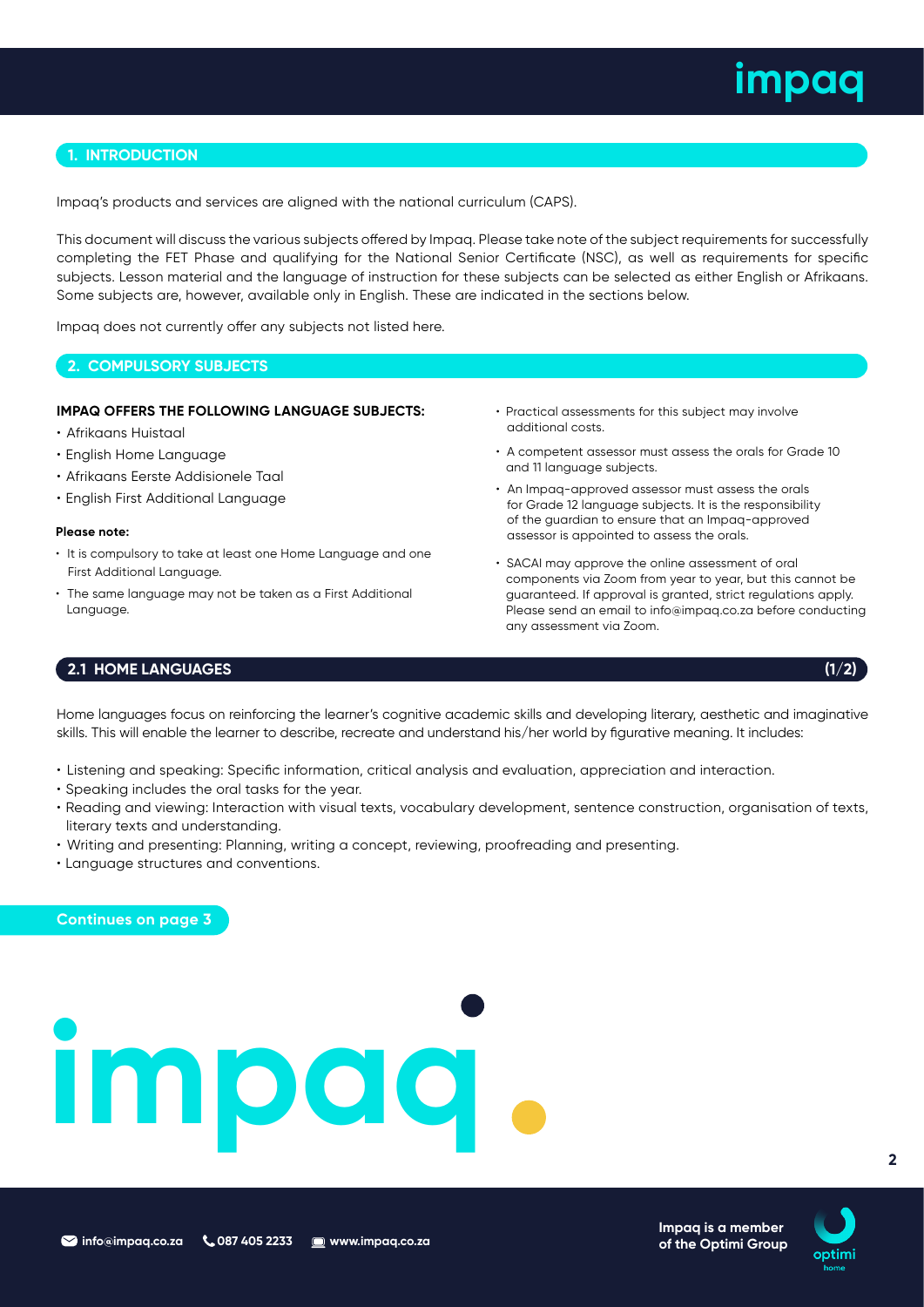## **2.1 HOME LANGUAGES**

## **RECOMMENDED TIME**

| <b>LEARNING OUTCOME</b>             | <b>RECOMMENDED TIME</b>                  |
|-------------------------------------|------------------------------------------|
| Reading and viewing, literary works | Approximately 2 hours per week           |
| <b>Writing and presenting</b>       | Approximately 2 hours per week           |
| Listening and speaking              | <b>Approximately 30 minutes per week</b> |

Language structures and conventions are integrated within the time allocation of all the above skills.

## **GRADE 10 AND 11 EXAMINATIONS**

- Paper 1: Reading comprehension, summary, language structures and conventions.
- **Paper 2:** Literature.
- **Paper 3:** Writing (November examination only).
- Paper 4: Orals (please refer to information on assessors above).

## **GRADE 12 EXAMINATION**

- Paper 1: Reading comprehension, summary, language structures and conventions.
- **Paper 2:** Literature.
- Paper 3: Writing (preliminary and NSC examination only).
- **Paper 4:** Orals (please refer to information on assessors above).

Assessor requirements: the assessor must be a qualified language teacher with a SACE number and a minimum of 2 years' experience teaching the subject in the FET Phase.

## **2.2 FIRST ADDITIONAL LANGUAGES**

The objective of first additional languages is to facilitate communication skills. The learner is taught to be comfortable with the language as a medium of instruction and learning, to understand it, and to use it. It includes:

• Listening and speaking

- Reading and viewing
- Writing and presenting
- Language structures and conventions

## **RECOMMENDED TIME**

| <b>LEARNING OUTCOME</b>             | <b>RECOMMENDED TIME</b>                  |
|-------------------------------------|------------------------------------------|
| <b>Reading and viewing</b>          | Approximately 2 hours per week           |
| Language structures and conventions | Approximately 1 hour per week            |
| <b>Writing and presenting</b>       | Approximately 1 hour per week            |
| Listening and speaking              | <b>Approximately 30 minutes per week</b> |

## **GRADE 10 AND 11 EXAMINATIONS**

- **Paper 1:** Reading comprehension, summary, language structures and conventions.
- **Paper 2:** Literature.
- **Paper 3:** Writing (November examination only).
- Paper 4: Orals (please refer to information on assessors above).

## **GRADE 12 EXAMINATION**

**Paper 1:** Reading comprehension, summary, language structures and conventions. **Paper 2:** Literature. **Paper 3:** Writing (preliminary and NSC examination only). **Paper 4:** Orals (please refer to information on assessors above).

> **Impaq is a member of the Optimi Group**

**3** Assessor requirements: the assessor must be a qualified language teacher with a SACE number and a minimum of 2 years' experience teaching the subject in the FET Phase.

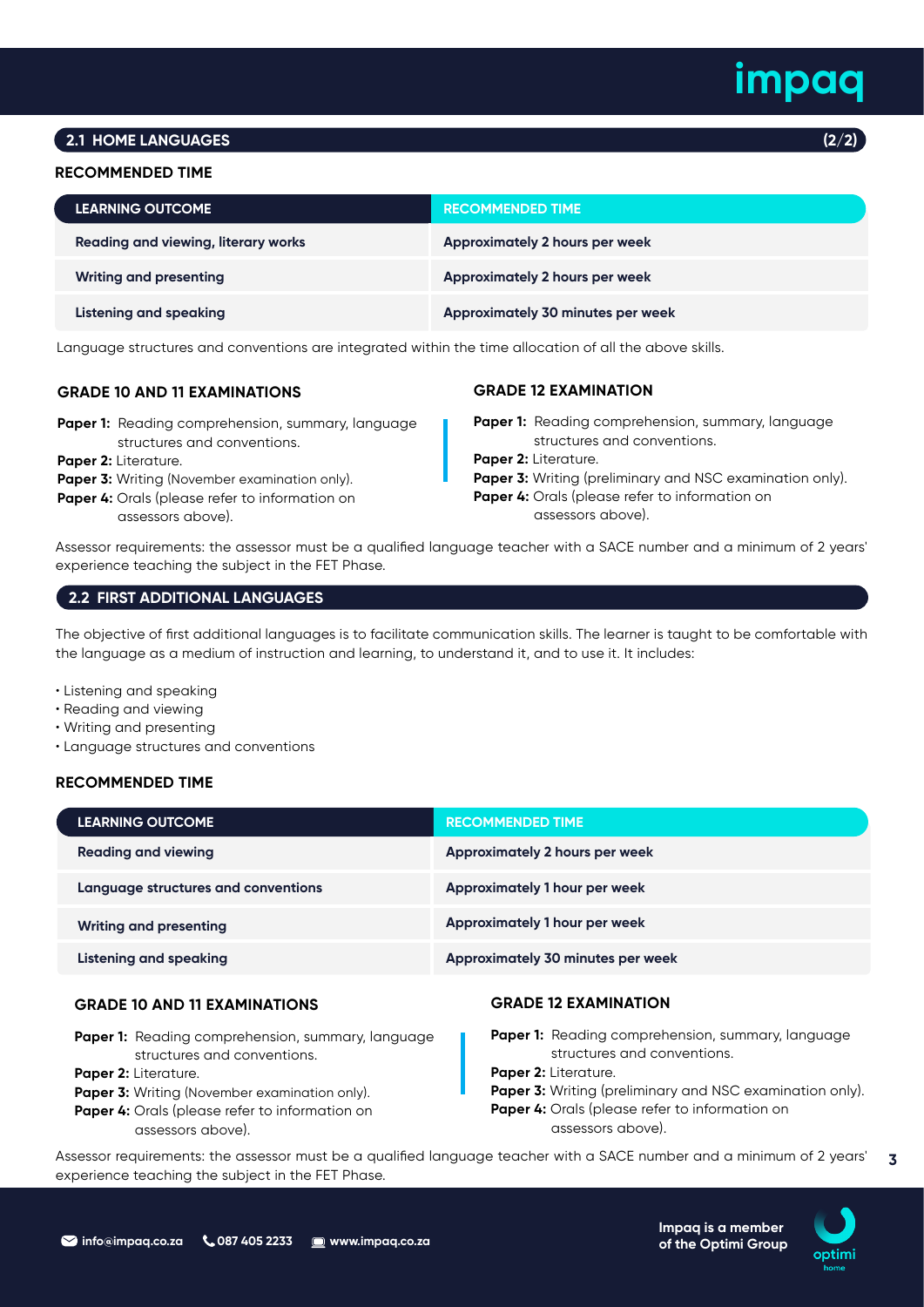## **2.3 LIFE ORIENTATION**

Life Orientation (LIO) is a compulsory subject for all Grade 10, 11 and 12 learners.

Life Orientation guides and prepares learners for life and its possibilities and enables them to live meaningfully and successfully in a rapidly changing and transforming society. Life Orientation also guides learners in making informed decisions about their health, environment, subject choices, further studies, and careers.

## **LEARNING AREAS INCLUDE:**

- Development of the self in society
- Social and environmental responsibilities
- Democracy and human rights
- Careers and career choices
- Study skills
- Physical Education

**RECOMMENDED TIME** Approximately 2 hours per week.

**EXAMINATION** One paper covering all subject content.

## **3. MATHEMATICS (SOMETIMES REFERRED TO AS PURE MATHS)**

Mathematics is a compulsory subject for South African learners in the FET Phase. Learners may choose between Mathematics and Mathematical Literacy. Learners may not choose both subjects – they must select one or the other.

## **3.1 MATHEMATICAL LITERACY**

Mathematical Literacy (MAL) is concerned with commonplace problems such as budgeting and interest calculations. In short, it is an 'everyday' kind of Mathematics. It creates an opportunity for the learner to analyse problems and devise methods to work mathematically and develop mathematical content and context competency to solve problems mathematically.

## **IT INCLUDES:**

- The use of elementary mathematical content.
- Original true-to-life context of Mathematics.
- Solutions of familiar and unfamiliar problems.
- Decision-making and communication.
- The use of integrated content and/or skills to solve problems.
- The focus is on how to approach the problem and how to solve it.

## **EQUIPMENT**

A non-programmable scientific calculator.

## **LEARNING AREAS INCLUDE:**

- Numbers and calculations with numbers
- Patterns, relationships and representations
- Finances
- Measurements
- Maps, plans and other representations of the physical world
- Data handling
- Probability

## **RECOMMENDED TIME**

Approximately 4½ hours per week.

## **GRADE 10 AND 11 EXAMINATION**

**Paper 1:** Consists of Level 1 – Level 4 cognitive levels. Topics include: Finance, data handling, and probability.

**Paper 2:** Consists of Level 1 – Level 4 cognitive levels. Topics include: Maps, plans and other representations of the physical world, measurement, and probability.



**Impaq is a member of the Optimi Group**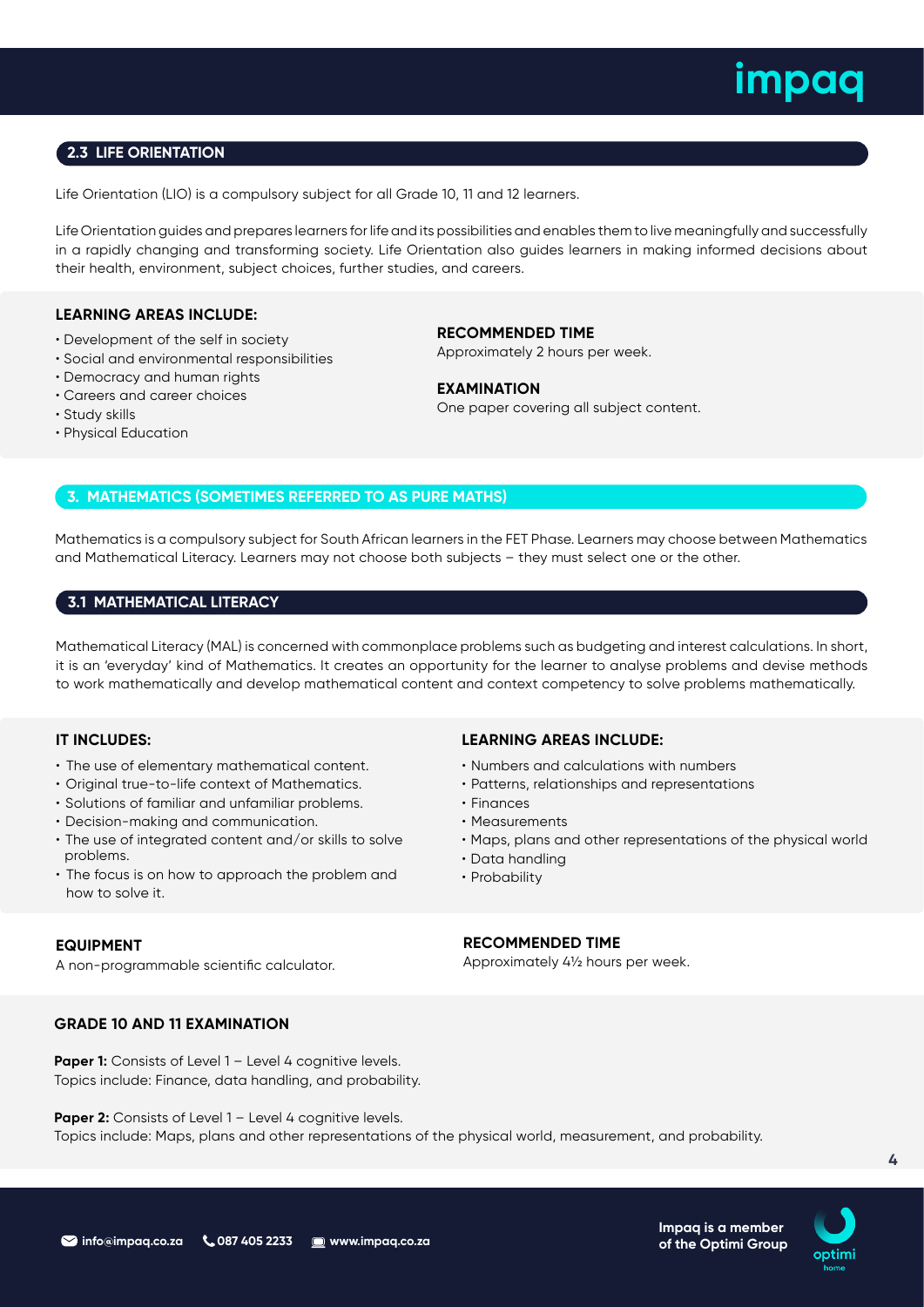## **GRADE 12 EXAMINATION**

Please note: Amendments to the below structures are expected in 2022.

Paper 1: Consists of all the work and includes the following levels of taxonomy:

- Level 1: Knowing.
- Level 2: Applying routine procedures in familiar contexts.
- Level 3: Applying multi-step procedures in a variety of contexts.

**Paper 2:** Consists of all the work (application paper including both familiar and unfamiliar contexts) and includes the following levels of taxonomy:

- Level 2: Applying routine procedures in familiar contexts.
- Level 3: Applying multi-step procedures in a variety of contexts.
- Level 4: Reasoning and reflecting.

**PRO:** Mathematical Literacy enables learners to use numbers to solve real-world problems and equips them with the ability to interpret and critically analyse everyday situations.

**CON:** Depending on the career path chosen, it may be more challenging to get accepted into specific university degree courses such as accounting, medicine, engineering, physics, chemistry, veterinary sciences and information technology.

**CON:** As learners of Mathematics are provided with the opportunity to develop their insight, circumspection, foresight, and a measure of control in areas of reality that can be so described, it can become challenging in a number of ways. The need for additional assistance, for example, a tutor might

• Trigonometry • Euclidean geometry • Measurement

## **3.2 MATHEMATICS (SOMETIMES REFERRED TO AS PURE MATHS)**

• Calculus

Mathematics is the study of numbers and shapes and the relationships between them. It is a language that attempts to describe the world in abstract terms that can be modified and, therefore, often simplified in this language. Therefore, one can give the learner of Mathematics insight, circumspection, foresight, and a measure of control in those areas of reality that can be so described.

> • Probability • Statistics

• Analytical geometry

## **IT INCLUDES:**

- Algebra
- Functions and graphs
- Number patterns
- Financial Mathematics

**PRO:** Mathematics is one of the most important subjects for university degree purposes for two reasons: It forms the basis for most scientific degrees and is fundamental to most commercial degrees. It is one of the most challenging subjects, and learners who perform well in Mathematics show evidence of hard work and insight into critical thinking and problemsolving. Mathematics, however, is not only taught to prepare learners for university but rather to teach learners invaluable cognitive skills that can be applied to almost any sphere of life.

## **EQUIPMENT**

A non-programmable scientific calculator.

## **EXAMINATION**

## **Paper 1:**

- Algebra
- Functions and graphs
- Calculus
- Number patterns
- Financial Mathematics
- Probability
- Logarithms
- Ration and rate
- Number systems

## **Paper 2:**

- Statistics
- Analytical geometry

**RECOMMENDED TIME**

be required to master the subject.

Approximately 4½ hours per week.

- Trigonometry
- Euclidean geometry
- Measurement
- Transformation geometry



optimi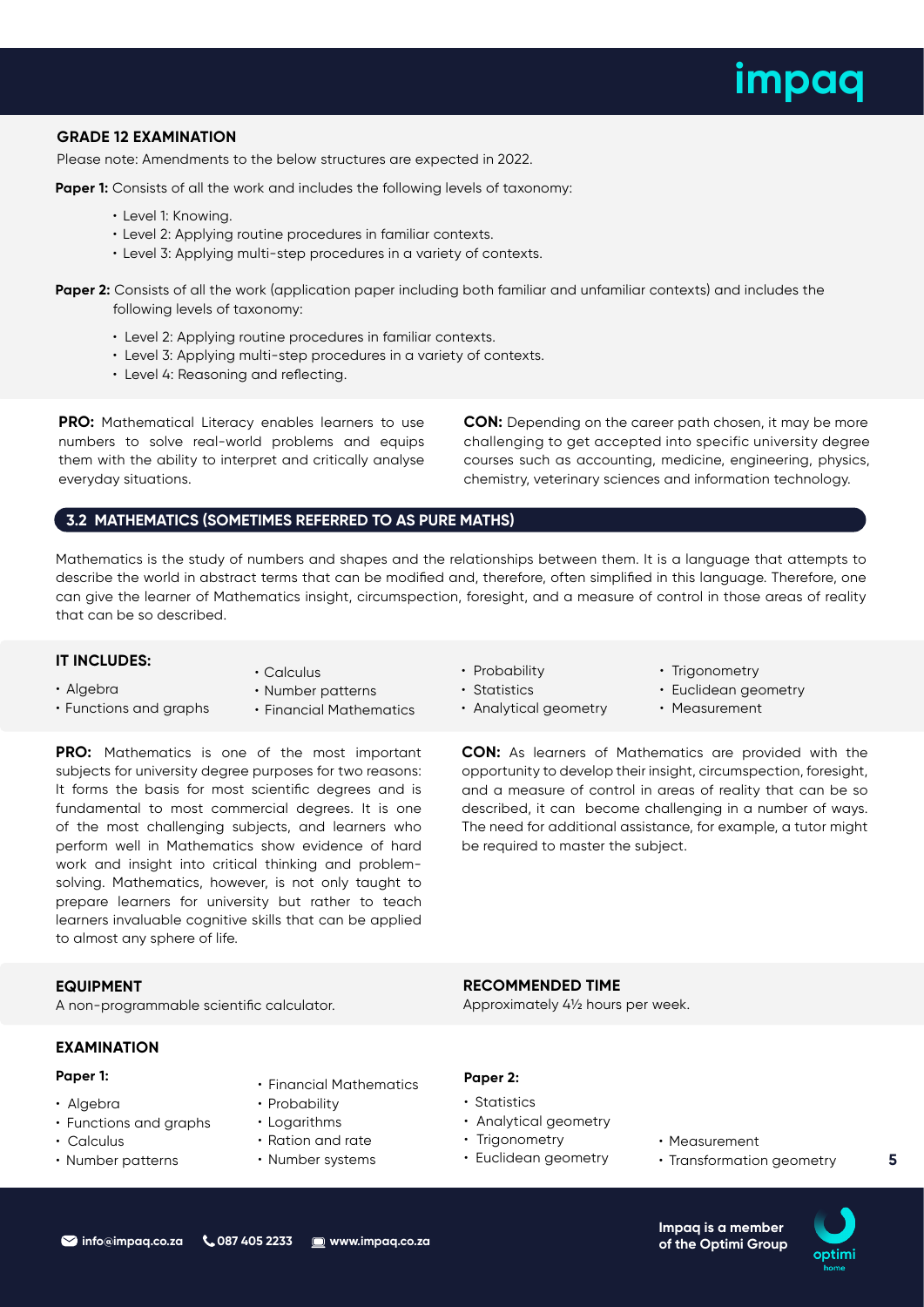## **4. ELECTIVE SUBJECTS (CHOOSE AT LEAST THREE)**

## **4.1 ACCOUNTING (ACC)**

Accounting is concerned with the completion of source documents for sole proprietors up to the completion of financial statements of small businesses, partnerships, public companies, and manufacturing companies. Complete accounting records are completed from Grade 8 to 12.

## **LEARNING AREAS INCLUDE:**

- Financial accounting
- Management accounting
- Internal auditing and control

**EQUIPMENT** A non-programmable scientific calculator. **RECOMMENDED TIME**

Approximately 4 hours per week.

## **GRADE 10 EXAMINATIONS**

June examination: Only one paper. November examination:

**Paper 1** – Discipline 1 – Financial reporting and evaluation.

**Paper 2** – Discipline 2 – Managerial accounting, internal auditing, and control

## **GRADE 11 EXAMINATIONS**

June and November examination:

- **Paper 1** Discipline 1 Financial reporting and evaluation.
- **Paper 2** Discipline 2 Managerial accounting, internal auditing, and control

## **GRADE 12 EXAMINATIONS**

June, preliminary, and final examination: Only one paper.

Please note: It is highly recommended to take Mathematics with Accounting.

## **4.2 AGRICULTURAL SCIENCES (AGS) 1 of 2**

Agricultural Sciences is the study of the relationship between soils, plants, and animals in the production and processing of food, fibre, fuel and other agricultural commodities that have an economic, aesthetic, and cultural value. The main topics in the Agricultural Sciences curriculum include soil science.

## **RECOMMENDED TIME**

Approximately 4 hours per week.

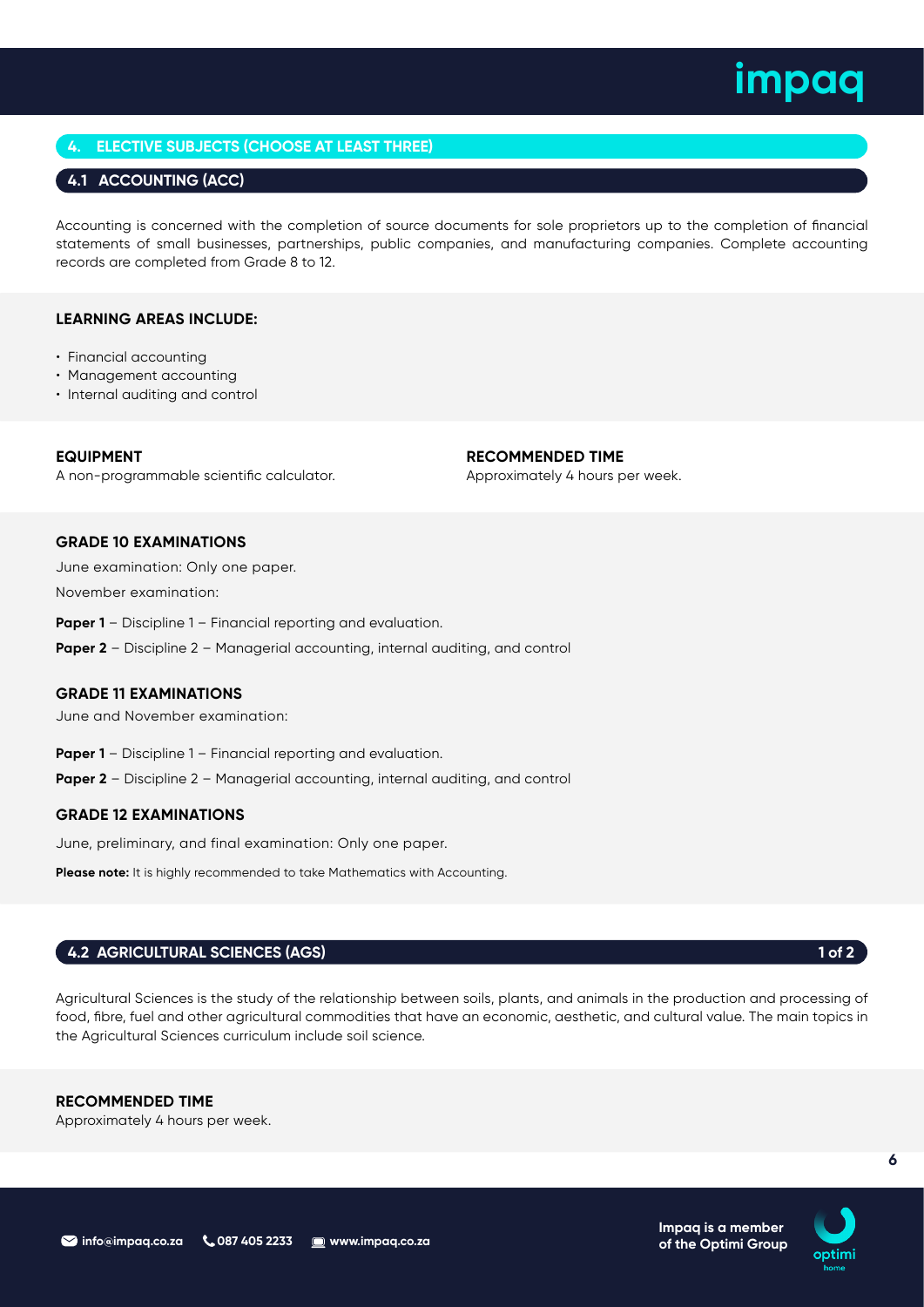## **4.2 AGRICULTURAL SCIENCES (AGS) 2 of 2**

## **EXAMINATIONS**

## **Grade 10:**

- Paper 1: Agricultural ecology, agricultural industry, zoology.
- Paper 2: Edaphology (soil science), plant studies, sustainable natural resource usage, basic genetic and biological concepts.

### **Grade 11:**

- Paper 1: Basic agricultural chemistry, edaphology (soil science).
- Paper 2: Plant studies and sustainable natural resource usage.

### **Grade 12:**

- Paper 1: Animal nutrition, animal reproduction, conservation and control.
- Paper 2: Agricultural management and marketing, production factors, basic genetics and biological concepts.

**Please note: Taking Mathematics with Agricultural Sciences is not compulsory, but if a learner wants to study BSc Agricultural or Veterinary Sciences, Mathematics will be required. Learners must ensure that they know what the Mathematics requirements are for further study at tertiary institutions.** 

## **4.3 AGRICULTURAL MANAGEMENT PRACTICES (AMP)**

Agricultural Management Practices is the study and application of production, economic, and management principles that are used in the cultivation, transformation, and marketing of food and other agricultural products.

## **LEARNING AREAS INCLUDE:**

- Crop production and management
- Soil and water management
- Harvesting products and quality control
- Animal production and management aspects
- Farm management and evaluation

## **EXAMINATION**

• Value-adding, processing and producer organisations

• Agritourism, business planning and entrepreneurship

## **RECOMMENDED TIME**

Approximately 4 hours per week.

**Paper 1:** All subject content. **PAT:** Must be assessed by a farmer/veterinarian.

### **Please note:**

- **•** Practical assessments for this subject may involve additional costs.
- Access to a farm is required for compulsory practical work. Impaq does not provide access to a farm.
- Learners must be exposed to, and be part of, practical activities on a farm or active production enterprise for at least 40 hours per year.
- A competent assessor must assess the assessments for Agricultural Management Practices.
- It is the responsibility of the guardian to ensure that the assessment is assessed by a competent assessor, as described in the section below.

A competent assessor for Agricultural Management Practices must adhere to the following requirements:

- A CV of the farmer or veterinarian (who will be assessing the assessments) must be submitted together with the components as specified in the PAT, as well as the following information:
	- The farmer must have been operating the farming enterprise for at least five (5) years.
	- Any additional qualifications/courses the farmer has done.
	- If the competent assessor is a veterinarian, their qualification, practice number, and the number of years they have operated their practice must be submitted.



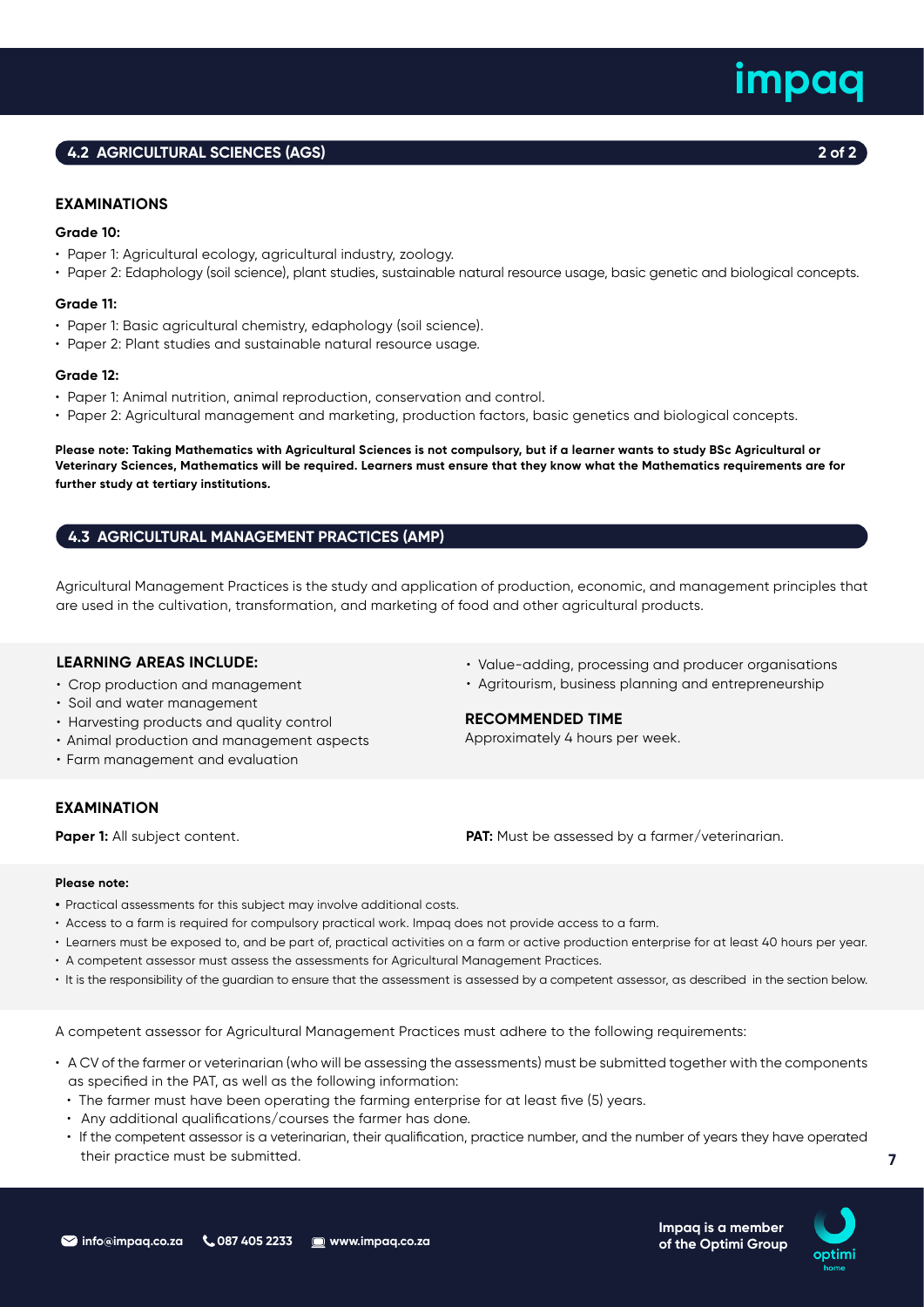## **4.4 BUSINESS STUDIES (BUS)**

Business Studies builds on the basic skills and concepts that are taught as part of Economic and Management Sciences in Grades 8 and 9. It is a very practical subject and relates directly to the real business world and current affairs. Learners are expected to read newspapers, watch the news, and carry out practical work such as analysing articles and case studies, running entrepreneurial businesses, compiling their own CVs, practising their interviewing skills, studying the art of marketing, and learning more about the practical components surrounding production.

## **LEARNING AREAS INCLUDE:**

## **RECOMMENDED TIME**

Approximately 4 hours per week.

- Business ventures
- Business roles
- Business environments
- Business operations

## **EXAMINATIONS**

**Grade 10 – 12 June examination:** One paper covering subject content from Term 1 and Term 2.

**Grade 10 and 11 November examination:** 

**Paper 1:** Business environments and business operations. **Paper 2:** Business ventures and business roles

## **Grade 12 preliminary and final examination:**

Paper 1: Business environments and business operations. **Paper 2:** Business ventures and business roles.

## **4.5 DRAMATIC ARTS (DRA)**

Dramatic Arts is the study of the representation of the human experience in dramatic form for an audience. This study integrates practical components and competencies with the theoretical study of the arts. It aims to promote and develop creativity as a rich, diverse and productive resource through dramatic communication, interaction, and representation. Learners explore how dramatic and theatrical elements are selected and combined for particular purposes within various contexts, with a focus on the role of the dramatic arts in South Africa.

## **LEARNING AREAS INCLUDE:**

- Personal resource development
- Acting and presentation

• Performance texts in context

**EXAMINATION Paper 1:** Theory **Paper 2:** Practical

• Theatre and/or film production

Learners must only choose this subject if they have a love for performing, being on stage in front of an audience and have some degree of technical ability and talent. This subject requires learners to perform in costume and make use of props and decor at times, which may result in additional costs.

## **RECOMMENDED TIME**

Approximately 4 hours per week, plus additional rehearsal time for practical performances.

## **Please note:**

- Dramatic Arts is available only in English.
- Practical assessments for this subject may involve additional costs in terms of products and resources.
- A competent assessor must assess the Dramatic Arts PATs for Grade 10 and 11.
- For Grade 12, Dramatic Arts must be assessed by an Impaq-approved assessor.
- It is the responsibility of the guardian to ensure that this assessment is assessed by an approved assessor.

**8** Assessor requirements: the assessor must be a qualified teacher with a SACE number and a minimum of 3 years' experience in teaching Dramatic Arts as a subject, or a relevant Dramatic Arts qualification.

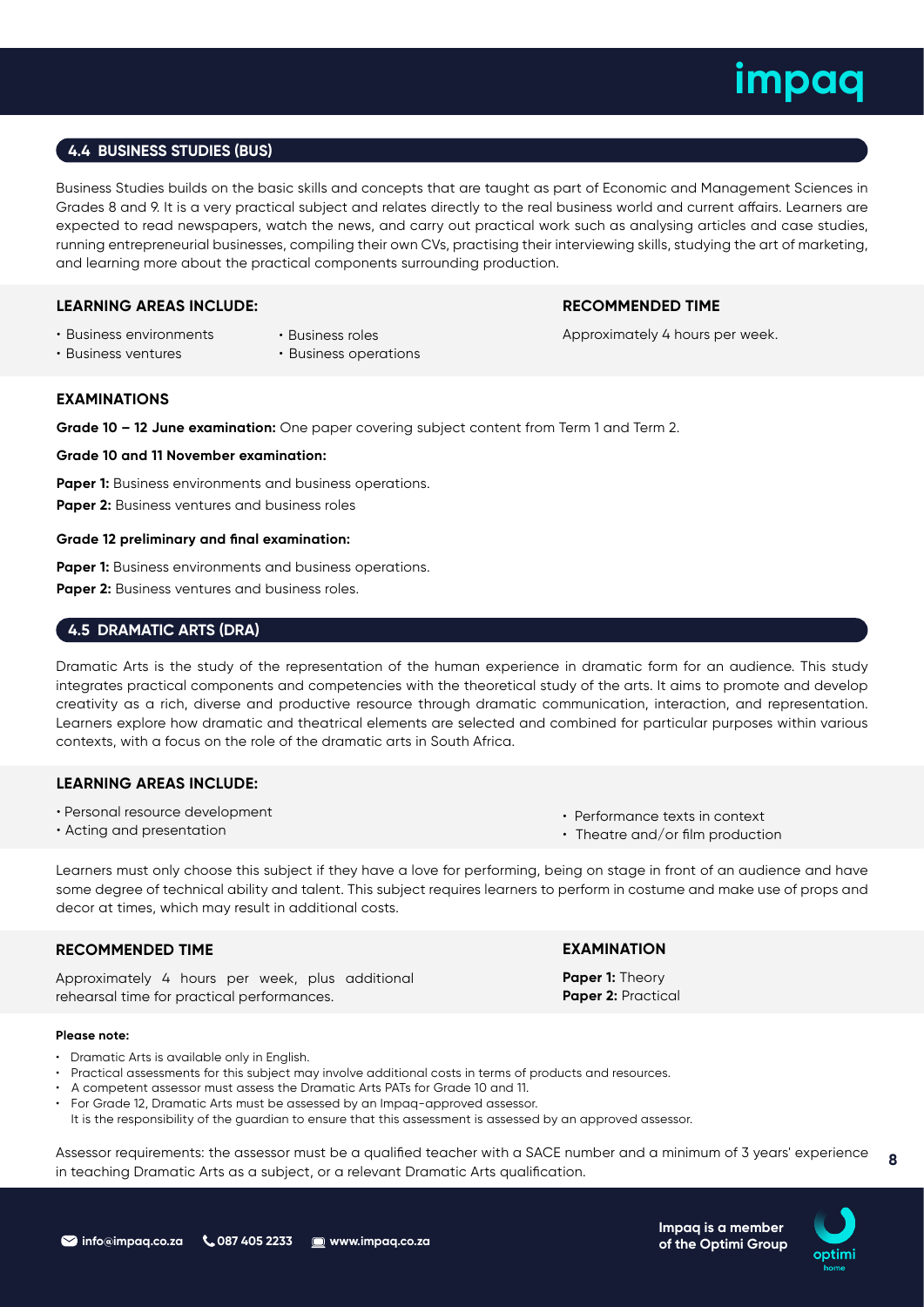## **4.6 PHYSICAL SCIENCES (PHS)**

Physical Sciences investigates physical and chemical phenomena, which is done through scientific inquiry and application of scientific models, theories, and laws to explain and predict events in the physical environment.

## **LEARNING AREAS INCLUDE:**

## **Physics:**

- Mechanics
- Waves, sound and light
- Electricity and magnetism
- Matter and materials (Physics focus)

## **Chemistry:**

- Matter and materials
- Chemical systems
- Chemical change

**RECOMMENDED TIME**

Approximately 4 hours per week

**EQUIPMENT** A scientific calculator is compulsory.

**EXAMINATION Paper 1:** Physics Paper 2: Chemistry

## **PRACTICAL**

Practical activities are an integral part of the teaching-learning process of Physical Sciences. The practical work is integrated with the theory and strengthen the concepts of teaching. Practical work may take the form of simple, practical demonstrations or an experiment or practical investigation that can be done with household appliances and chemicals where possible; however, experiments can only be done with scientific apparatus and chemicals that might result in additional costs.

**Please note:** It is **compulsory** to take Mathematics with Physical Sciences.

## **4.7 VISUAL ARTS (VIA) 1 of 2**

Visual Arts refers to a broad field of creative practices that involve the hand, the eye, the intellect, and the imagination in conceptualising and crafting two-dimensional and three-dimensional artworks that reflect the aesthetic, conceptual and expressive thinking of individuals or groups.

Visual Arts offers learners a way to meaningfully engage with and respond to their world. It provides opportunities to stimulate and develop learners' intellect, engaging their creative imagination through visual and tactile experiences and the innovative use of materials and technology in the realisation of their ideas.

The above provides the basis for learners to develop an individual visual language and line, which is informed and shaped by immersion in the visual culture of the past and present. Learners acquire the capacity to make practical and aesthetic decisions in the development of a coherent body of work and become actively involved in shaping physical, social and cultural environments.

Learners must only choose this subject if they have a love for drawing, painting and creating and have some degree of technical ability and talent.

## **LEARNING AREAS INCLUDE:**

- Conceptualising through development and realisation of creative ideas.
- Making creative artworks, managing the process and presenting them with safe practices.
- Emphasising visual literacy

**Impaq is a member of the Optimi Group**

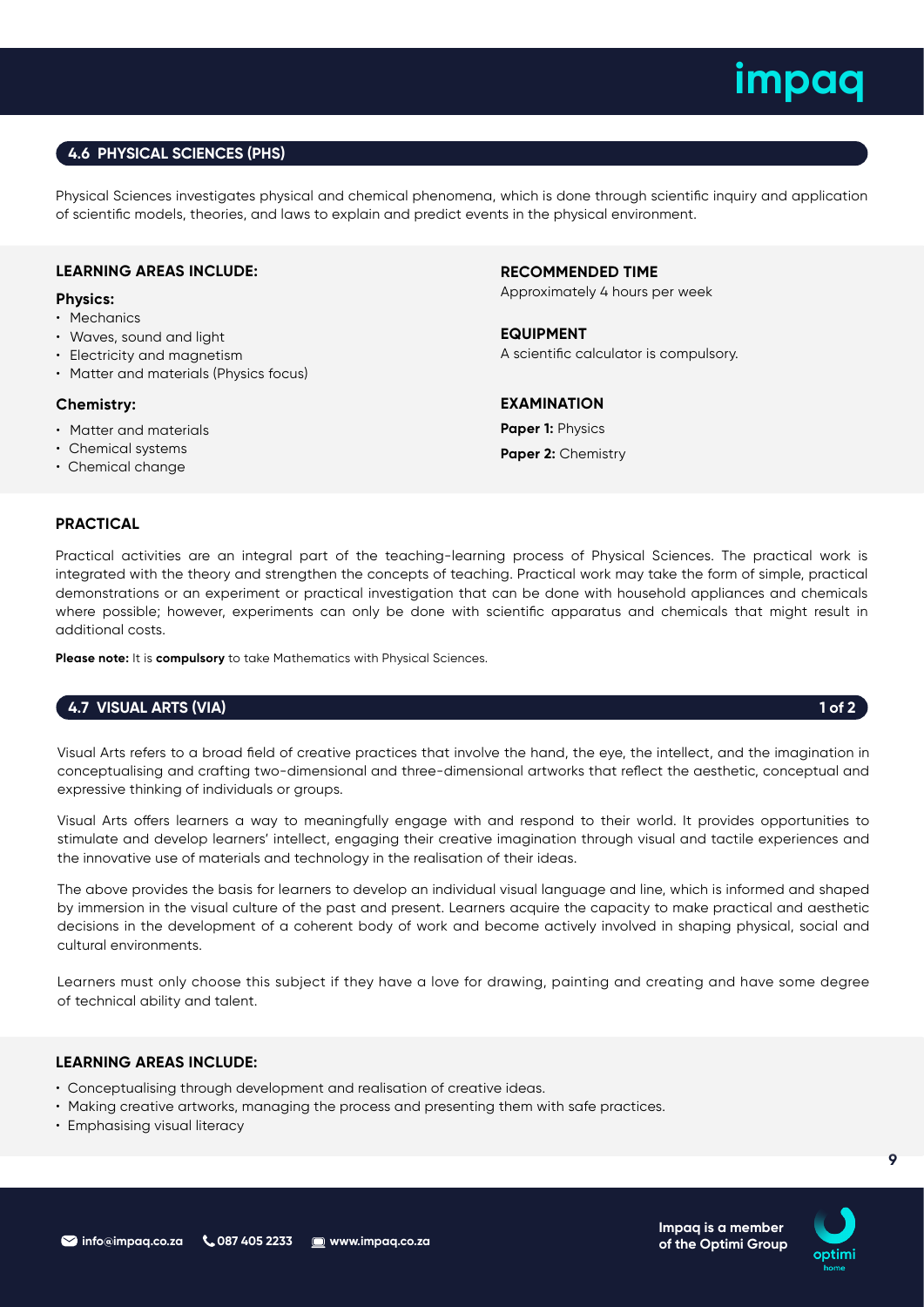## **4.7 VISUAL ARTS (VIA) 2 of 2**

## **RECOMMENDED TIME**

Approximately 4 hours per week of contact time with a facilitator. Additional hours needed to complete practical work.

## **EXAMINATION**

**June Examination: Paper 1: Theory Preliminary/November/Final Examination:** 

- Paper 1: Theory
- Paper 2: Practical

## **RETROSPECTIVE EXHIBITION:**

This is the final PAT mark and is mandatory. Learners may make use of the Impaq-organised exhibition in Gauteng OR use an approved assessor to assess their own exhibition (arranged by the parent). Please note: There are additional costs involved with these assessments.

## **Please note:**

- Practical assessments for this subject involve additional costs.
- A competent assessor must assess the Visual Arts PATs for Grade 10 and 11.
- For Grade 12, Visual Arts must be assessed by an Impaq-approved assessor. It is the responsibility of the guardian to ensure that an approved assessor assesses this assessment.

Assessor requirements: the assessor must be a qualified teacher with a SACE number and a minimum of 3 years' experience in teaching Visual Arts as a subject, or a relevant Visual Arts qualification.

## **4.8 GEOGRAPHY (GEG)**

Geography is a science that studies physical processes, human processes, and spatial patterns on Earth in an integrated way. It examines the geographical distribution of people and their activities, physical and manmade features, ecosystems, interactions between humans, and interactions between humans and the environment in a dynamic context.

## **LEARNING AREAS INCLUDE:**

- Physical geography natural processes and characteristics, the atmosphere, landforms and ecosystems, including mapwork.
- Human geography activities and the impact of humans on the earth.

## **THE CONCEPTUAL FRAMEWORK INCLUDES:**

- Place
- Spatial processes
- Spatial and distribution patterns
- Human and environmental interaction

## **EQUIPMENT**

- A non-programmable scientific calculator.
- Mathematical instruments, e.g. The Helix Oxford Set of Mathematical Instruments.
- A world atlas.

## **RECOMMENDED TIME**

Approximately 4 hours per week.

## **EXAMINATION**

- Paper 1: Theory
- Paper 2: Mapwork

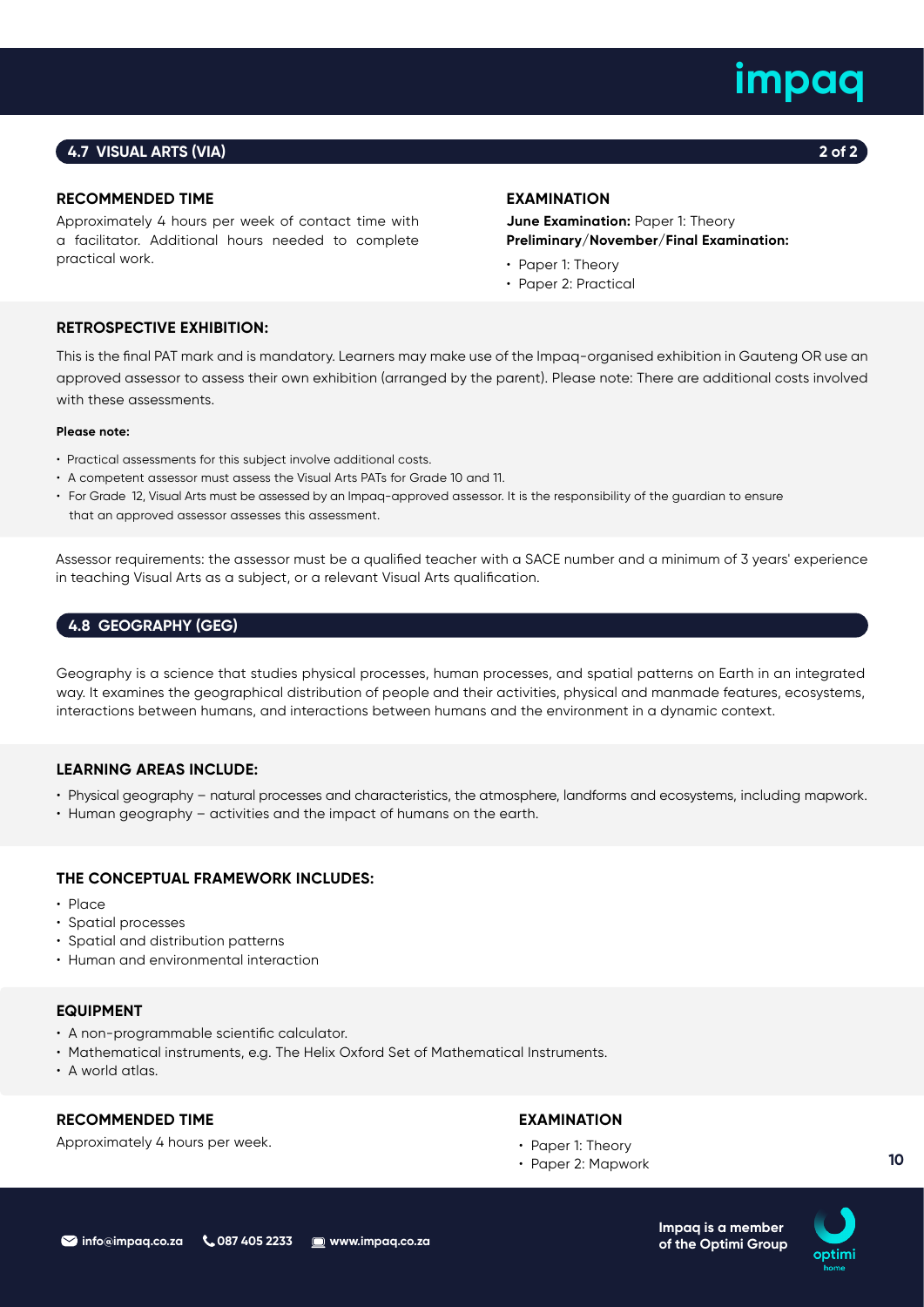## **4.9 INFORMATION TECHNOLOGY (IT)**

Information Technology is the study of various interrelated physical and non-physical technologies used in the capturing of data, the processing of data into useful information, and the management, presentation, and dissemination of data. Information Technology studies the activities that deal with the solution of problems through logical and computational thinking. It includes the physical and non-physical components for the electronic transmission, access, and manipulation of data and information.

All aspects of programming in Delphi are covered, as well as the development of databases.

## **THE EMPHASIS IS ON**

- Solution development
- Communication technologies
- Systems technologies

## **RECOMMENDED TIME**

Approximately 4 hours per week.

- Internet technology
- Data and information management
- Social implications

## **EXAMINATION**

- Paper 1: Practical
- Paper 2: Theory
- PAT: Written and software development component (three phases).

## **PRACTICAL INDUSTRY HOURS**

Practical industry hours with a certificate of proof is beneficial to a learner applying to a tertiary institution. We recommend 50 hours per year, but this is not compulsory. Impaq acknowledges industry hours with a certificate if proof is submitted.

## **COMPUTER SPECIFICATIONS**

Learners will require constant access to a computer due to the fact that a major part of Information Technology comprises programming, and learners will spend a considerable amount of time working on a computer. Internet access is required.

## **MS Word, MS Excel, MS Outlook, MS PowerPoint, and MS Access Windows 10**

- Microsoft Office 365 academic student licence (desktop install). Impaq supplies this licence as part of your package price.
- Set up of the account may take up to three (3) working days from the date of registration.
- The account will be activated in January of the academic year.

## **Delphi 2010**

- The software must be purchased at the client's own cost. Delphi is an Embarcadero product. Please click the link for more information: https://www.embarcadero.com/.
- Impaq does not supply technical support on the product. Subject
- specialists provide only subject-specific support.

## **Security software (antivirus)**

The equipment must be purchased at the client's own cost and is not provided by Impaq.

## **SOFTWARE HARDWARE**

- Dual Core CPU or higher.
- 32 GB internal storage space.
- 4 GB RAM or higher.
- High-resolution screen/monitor.
- Keyboard and mouse.
- USB port.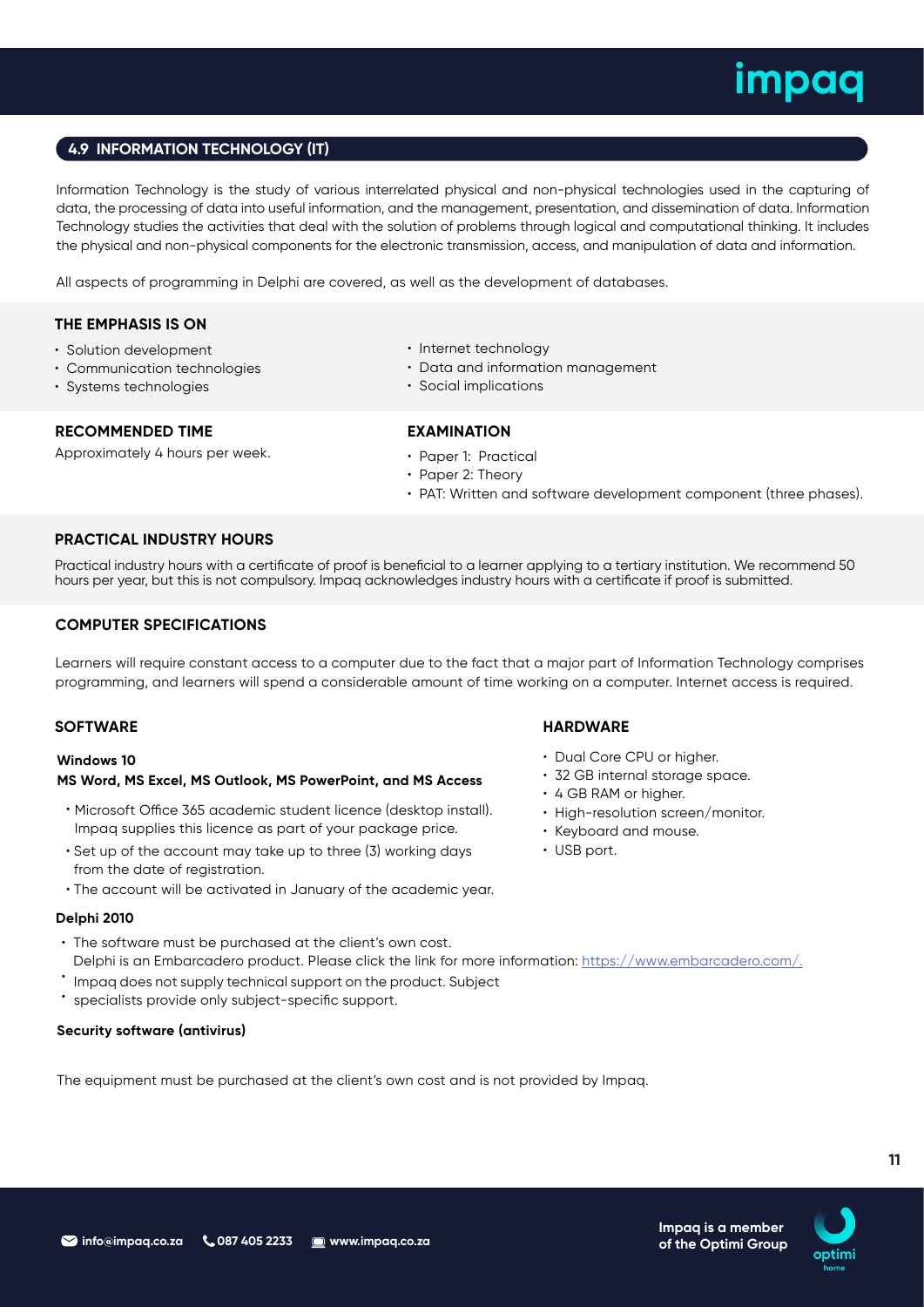

### **Please note:**

- Information Technology is **available only in English.**
- It is highly recommended that learners take Mathematics with Information Technology.
- Practical assessments for this subject may involve additional costs.
- Parents and tutors can assess the Grade 10 and 11 Information Technology practical assessment tasks (PATs). However, it is strongly advised that you make use of a competent assessor to assess the PATs or submit the PATs to Impaq for assessment. Impaq marks all Grade 12 components. The assessment components must be submitted to Impaq on a CD or flash drive.
- As per the above specifications, Delphi 10 (the programming language used by Grade 10, 11, and 12 learners) is required. Previous programming languages have been removed from the CAPS curriculum. The Delphi licences will only be available to registered Impaq learners for 2022, but the licences need to be renewed annually. Please send an email to delphi.licenses@impaq.co.za for more information.

# **impaq**

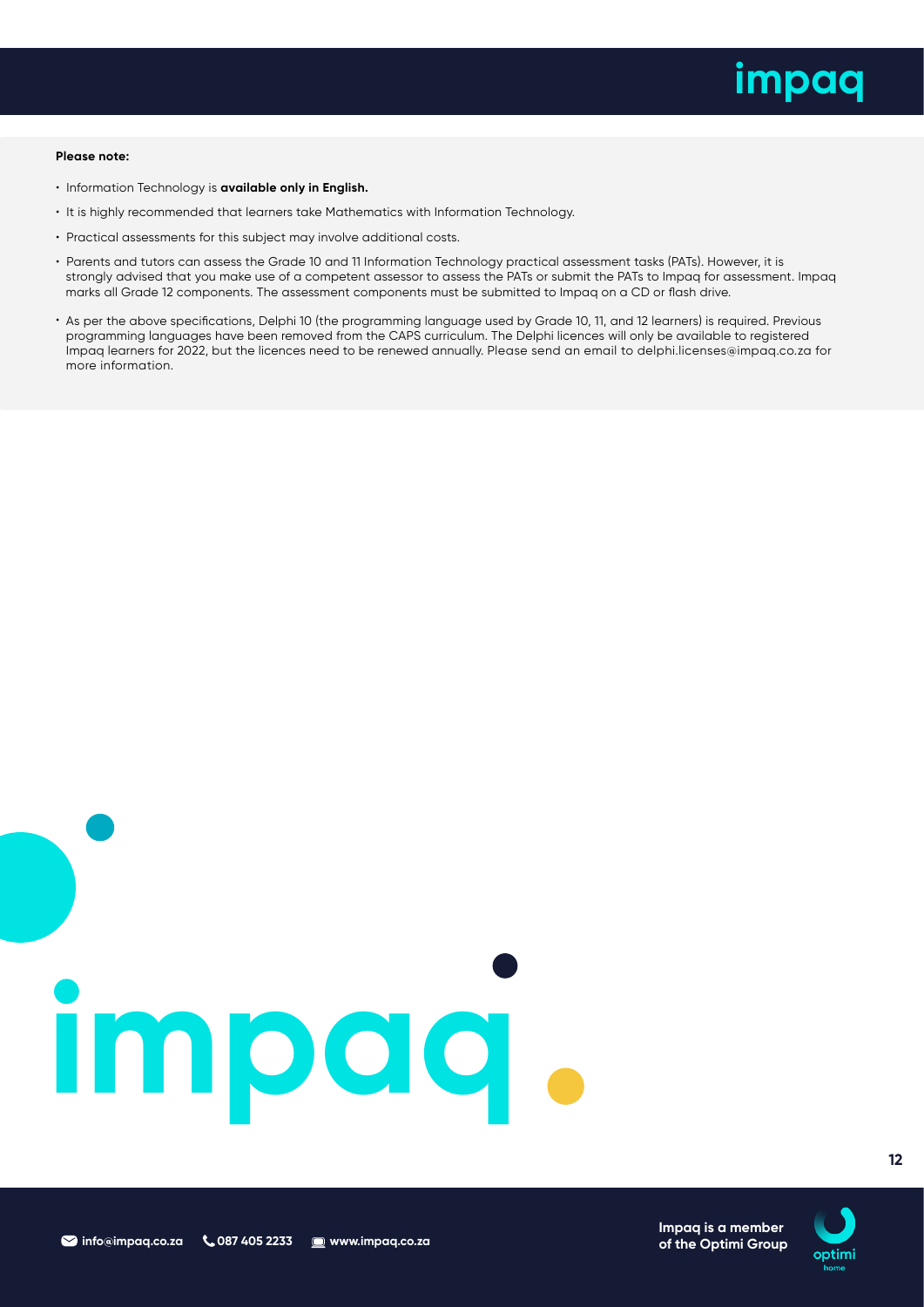## **4.10 ECONOMICS (ECO)**

Economics is the study of how individuals, businesses, governments, and other organisations within our society choose to use scarce resources to satisfy their numerous needs and wants in a manner that is efficient, equitable, and sustainable.

## **LEARNING AREAS INCLUDE:**

- Macroeconomics
- Microeconomics

## **RECOMMENDED TIME**

Approximately 4 hours per week

- Economic pursuits
- Contemporary economic issues

## **EXAMINATION**

- Paper 1: Macroeconomics and economic pursuits
- Paper 2: Microeconomics and contemporary economic issues

## **4.11 ENGINEERING GRAPHICS AND DESIGN (EGD) 1 of 2 1 of 2**

Engineering Graphics and Design teaches internationally acknowledged principles that have both academic and technical applications. The emphasis in EGD is on teaching specific basic concepts, as well as various drawing techniques and skills so that EGD learners will be able to interpret and produce drawings within the contexts of mechanical technology, civil technology and electrical technology.

## **LEARNING AREAS INCLUDE:**

- Drawing principles
- Free-hand drawings
- Setting up of a drawing sheet
- Geometrical construction
- Scales
- Orthographic projections

## **RECOMMENDED TIME**

Approximately 4 hours per week.

- Descriptive geometry
- Solid geometry
- Mechanical drawings
- Civil drawings
- Isometric drawings
- Perspective drawings
- Electrical drawings
- Interpenetration
- Developments
- Loci of a helix, cams and mechanisms
- The design process
- Computer-assisted drawings (CAD) (optional)

## **EXAMINATION**

- Paper 1: Civil drawings in first-angle orthographic projection
- Paper 2: Mechanical drawings in third-angle orthographic projection.
- Practical Assessment Task (PAT)

## **PRACTICAL INDUSTRY HOURS**

Practical industry hours with a certificate of proof is beneficial to a learner applying to a tertiary institution. We recommend 50 hours per year, but this is not compulsory. Impaq acknowledges industry hours with a certificate if proof is submitted.

## **EQUIPMENT**

- A3 drawing board with T-square
- Masking tape
- 0.3 or 0.5 clutch pencil (pacer) with 2H lead
- Eraser (soft and white)
- Ruler/Scale ruler
- 30˚60˚ Set square (NB: NOT A MATH SET'S SET SQUARE)
- 45˚ Set square (NB: NOT A MATH SET'S SET SQUARE)
- Drawing compass with an adjustment wheel (NB: NOT A MATH SET'S COMPASS)
- Circle stencil
- French curves OR flexi curve/ruler
- Divider (can be bought with a drawing compass as a set)
- Small protractor
- Dust cloth
- Calculator
- A3 drawing sheets for all PAT drawings
- CAD software and CAD 2D course
	- (Only optional CAD drawings with the PAT)
	- Free CAD programs include:
	- Solid Edge (https://esteq.co.za)
	- Double CAD (http://www.doublecad.com)



**13**

- 
- 
- 
- 
-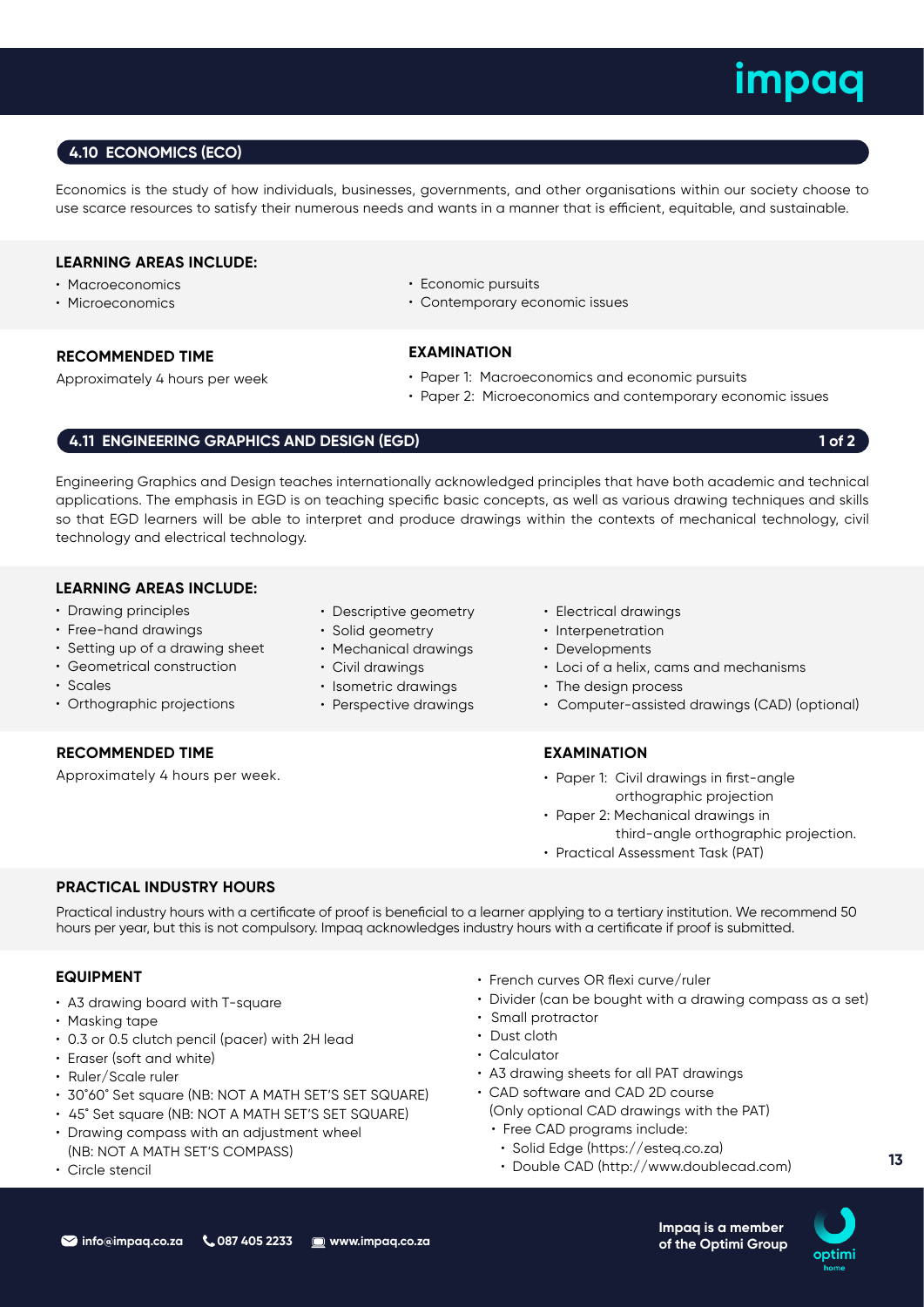## **info@impaq.co.za & 087 405 2233 @www.impaq.co.za**

## **4.11 ENGINEERING GRAPHICS AND DESIGN (EGD) 2 of 2**

### **Please note:**

- It is highly recommended to take Mathematics with EGD.
- All equipment and CAD software (optional) must be purchased at the clients' own cost and is not supplied by Impaq.
- From 2022 onwards, there will be a prescribed grade-specific study guide (textbook) for EGD.
- Please refer to the study notes available for download from the Optimi Learning Portal for important information regarding EGD.

## **4.12 TOURISM (TOU)**

Tourism is the study of the activities, services, and industries that deliver a travel experience to groups or individuals. It is the study of the expectations and behaviours of tourists, and the economic, social, and environmental impact of tourism on South Africa.

## **LEARNING AREAS INCLUDE:**

- The tourism sector
- Mapwork and tour planning
- Tourist attractions
- Sustainable and responsible tourism
- Domestic, regional and international tourism

## **RESOURCES**

- Access to a variety of tourism magazines, brochures, tourist maps and advertising booklets such as hotel brochures, booklets and maps of South Africa's national parks (SANParks).
- A political map of the world and a time zone map with the major cities of the world.
- Access to the White Paper on the Promotion and Development of Tourism in South Africa (1996).
- The latest version of the Tourism Growth Strategy.

## **RECOMMENDED TIME**

Approximately 4 hours per week.

## **EXAMINATION**

- Paper 1: Theory
- PAT: Written task (two phases).

• Culture and heritage tourism

• Communication and customer care

• Foreign exchange

• Marketing

## **PRACTICAL INDUSTRY HOURS**

Practical industry hours with a certificate of proof is beneficial to a learner applying to a tertiary institution. We recommend 50 hours per year, but this is not compulsory. Impaq acknowledges industry hours with a certificate if proof is submitted.

## **4.13 HISTORY (HIS)**

This subject examines aspects of South African, African and International history such as segregation, Apartheid, the South African War, colonialism, nationalism around the world, World War I, World War II, the Cold War, civil resistance in the USA, and the consequences and impact of various historical events on society. Learners are required to do extensive writing, such as paragraphs and essays.

## **RECOMMENDED TIME**

Approximately 4 hours per week.

## **EXAMINATION**

- Grade 10: One paper during the June Examination and one paper during the November Examination.
- Grade 11: One paper during the June Examination and two papers during the November Examination.
- Grade 12: Two papers during the June/Preliminary/Final Examination.



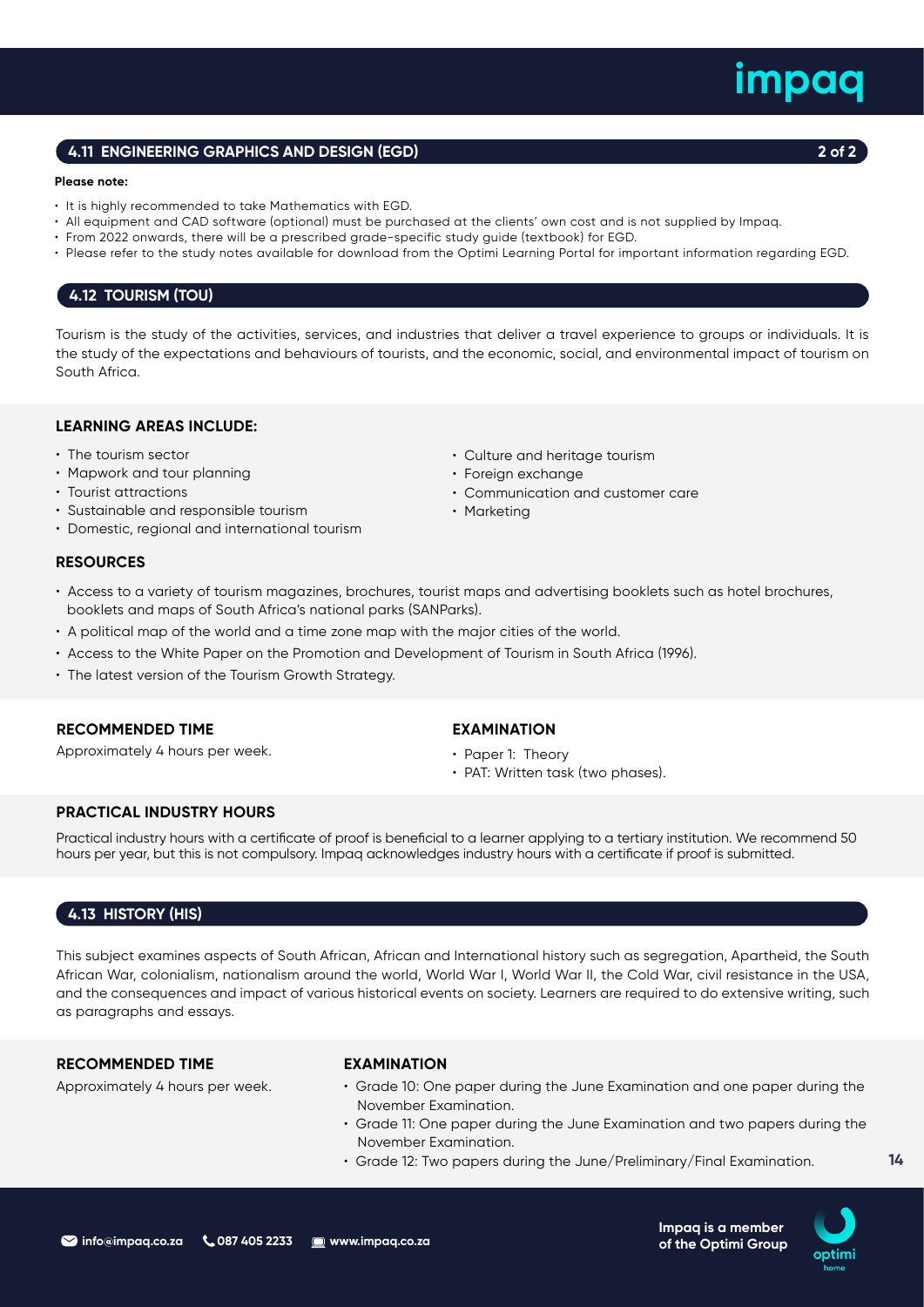## **4.14 COMPUTER APPLICATIONS TECHNOLOGY (CAT)**

Computer Applications Technology (CAT) is the study of the integrated components of a computer system (hardware and software), and practical techniques designed to make their use and application efficient to solve everyday problems. The solutions to problems are designed, managed and processed via end-user applications, and communicated using appropriate information and communication technologies (ICTs). ICTs are the combination of networks, hardware, and software, as well as the means of communication, collaboration, and engagement that enable the processing, management, and exchange of data, information, and knowledge.

## **LEARNING AREAS INCLUDE:**

- Solution development
- Systems technologies
- Internet technologies

## • Network technologies

- Information management
- Social implications

## **RECOMMENDED TIME**

Approximately 4 hours per week.

## **EXAMINATION**

• Paper 1: Practical

• Dual Core CPU or higher. • 32 GB internal storage space.

• High-resolution screen/monitor.

• 4 GB RAM or higher.

• Keyboard and mouse.

• USB port.

- Paper 2: Theory
- PAT

## **PRACTICAL INDUSTRY HOURS**

Practical industry hours with a certificate of proof is beneficial to a learner applying to a tertiary institution. We recommend 50 hours per year, but this is not compulsory. Impaq acknowledges industry hours with a certificate if proof is submitted.

## **SOFTWARE HARDWARE**

## **Windows 10**

### **MS Word, MS Excel, MS Outlook, MS PowerPoint, and MS Access**

- Microsoft Office 365 academic student licence (desktop install). Impaq supplies this licence as part of your package price.
	- Set up of the account may take up to three (3) working days from the date of registration.
	- The account will be activated in January of the academic year.

### **Notepad ++**

• Freeware available online.

## **Security software (antivirus)**

The equipment must be purchased at the client's own cost and is not provided by Impaq.

### **Please note:**

- Practical assessments for this subject may involve additional costs.
- Parents and tutors can assess the Grade 10 and 11 Computer Applications Technology practical assessment tasks (PATs). However, it is strongly advised that you make use of a competent assessor to assess the PATs or submit the PATs to Impaq for assessment. Impaq marks all Grade 12 assessment components. The assessment components must be submitted to Impaq on a CD or flash drive.



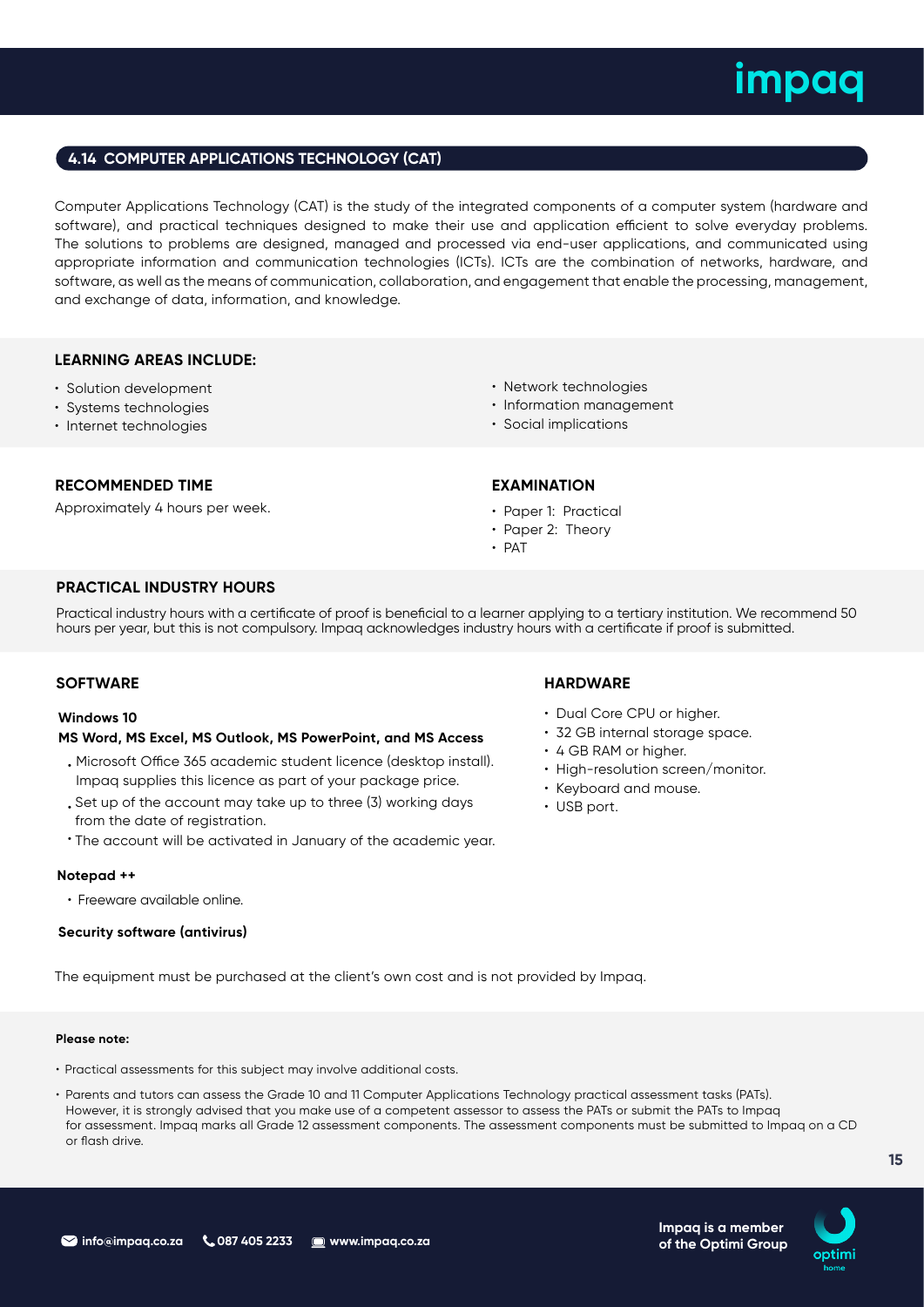## **4.15 CONSUMER STUDIES (CSS)**

Consumer Studies teaches learners about responsible and informed consumer behaviour with respect to food, clothing, housing, furnishings, and household equipment. Consumer Studies aims to teach learners how to make informed decisions and how to make optimal use of resources to improve human wellbeing. In the practical component of the subject, learners have an opportunity to produce and market different products.

## **LEARNING AREAS INCLUDE:**

- The consumer
- Food and nutrition
- Design elements and principles

- Fibres and fabrics
- Clothing
- Housing
- Entrepreneurship

## **RECOMMENDED TIME**

Approximately 4 hours per week.

## **EXAMINATION**

- Paper 1: Theory
- PAT: Food production

## **PRACTICAL INDUSTRY HOURS**

Practical industry hours with a certificate of proof is beneficial to a learner applying to a tertiary institution. We recommend 50 hours per year, but this is not compulsory. Impaq acknowledges industry hours with a certificate if proof is submitted.

## **INFRASTRUCTURE**

Please note that the following applies to school kitchens, but home-educated learners can adapt it to a smaller kitchen, e.g. a home kitchen with basic apparatus.

### **• Training kitchen:**

- Required clothing for a chef.
- Six stoves to accommodate 24 learners (four learners per stove).
- Built-in double sinks.
- Cupboards or open shelves.
- Hot and cold water supply at the sinks.
- Electricity supply to the stoves, and wall plugs at each workstation for electrical equipment.
- Supply of electricity must be sufficient for all stoves and other electrical equipment to operate simultaneously.
- A storeroom for ingredients and a storeroom for equipment.
- A walk-in fridge or cold room.
- •An office is suggested, leading off the kitchen, with a telephone (for orders) and a computer and printer (for labels, etc.)**.**
- Burglar proofing at all the windows and doors of the kitchen, or an alarm system.
- A classroom is needed for the teaching of theory, as the training kitchen is not suitable for use as a classroom.
- Ensuring security and safety on the school premises after school hours is important if the PATs are done outside normal school hours.
- Basic apparatus for the measuring, preparation, and cooking of ingredients.

### **Please note:**

- Practical assessments for this subject involve additional costs for equipment and ingredients.
- For Grade 10, 11 and 12, Consumer Studies must be assessed by a Consumer Studies Impaq-approved assessor. It is the responsibility of the guardian to ensure that an approved assessor assesses this assessment.
- **Consumer Studies and Hospitality Studies may not be taken together**. Learners must select one or the other.
- You will only receive a chef's uniform in Grade 10.
- Should SACAI approve online assessment via Zoom, we recommend that learners make use of this option.

Please send an email to infoimpaq. co.za for more information.

Assessor requirements: the assessor must be a qualified teacher with a SACE number and a minimum of 3 years' experience in teaching Consumer Studies/Hospitality Studies/Home Economics as subjects at a Grade 12 level.

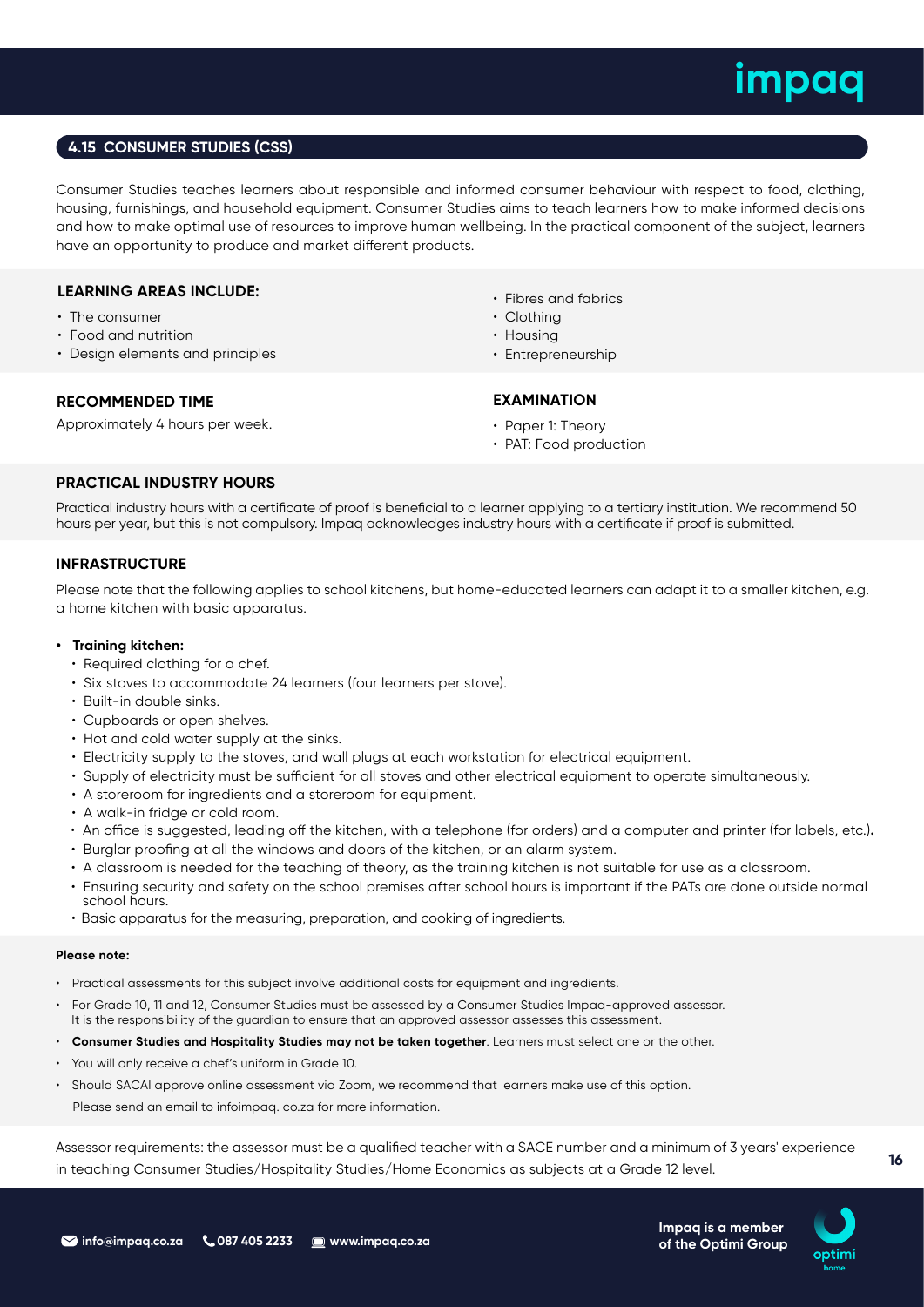## **4.16 HOSPITALITY STUDIES (HOS) 1 of 2**

Hospitality Studies covers theoretical and operational aspects of food and beverage preparation and service, incorporating the principles of safety, hygiene, and environmental awareness. It provides learners with an understanding of the various sectors and diverse contexts that comprise the hospitality industry.

Hospitality Studies will give learners the skills and knowledge, as well as teach them about the attitudes and values, that are related to real-world situations within the food and beverage industry. The integrated competencies that are covered in this subject will enhance the quality of life of the learners and others by providing the necessary resources for successful operation in the hospitality field, including small, medium, and micro enterprises (SMMEs), and community-based operations.

## **LEARNING AREAS INCLUDE:**

- Hospitality sectors and careers
- Kitchen and restaurant operations
- Nutrition, menu planning and cost calculation
- Food commodities
- Food and beverage service
- Hygiene, safety and security

## **RECOMMENDED TIME**

Approximately 4 hours per week.

## **EXAMINATION**

- Paper 1: Theory
- $\cdot$  PAT: 1 and 2

## **PRACTICAL INDUSTRY HOURS**

50 hours per year, but not compulsory. Impaq acknowledges industry hours with a certificate if proof is given on the prescribed form.

## **INFRASTRUCTURE**

Please note that the following applies to school kitchens, but home-educated learners can adapt it to a smaller kitchen, e.g. a home kitchen with basic apparatus.

- **Training kitchen:** 
	- Required clothing for a chef.
	- Six stoves to accommodate 24 learners (four learners per stove).
	- Built-in double sinks.
	- Cupboards or open shelves.
	- Hot and cold water supply at the sinks.
	- Electricity supply to the stoves, and wall plugs at each workstation for electrical equipment.
	- Supply of electricity must be sufficient for all stoves and other electrical equipment to operate simultaneously.
	- A storeroom for ingredients and a storeroom for equipment.
	- A walk-in fridge or cold room.

## **• Dining area – preferably leading off the kitchen:**

- Required clothing for waiters.
- The location of the food service training facility should have public access.
- Issues such as signage, parking, lighting for night access and security should also be considered.
- Toilet facilities for guests are compulsory.

## **• An office is suggested, leading off the kitchen, with a telephone (orders) and a computer and printer (for labels, etc.):**

- Burglar proofing at all the windows and doors of the kitchen, or an alarm system.
- A classroom is needed for the teaching of theory, as the training kitchen is not suitable for use as a classroom.
- Ensuring security and safety on the school premises after school hours is important if the PATs are done outside normal school hours.



**Impaq is a member of the Optimi Group**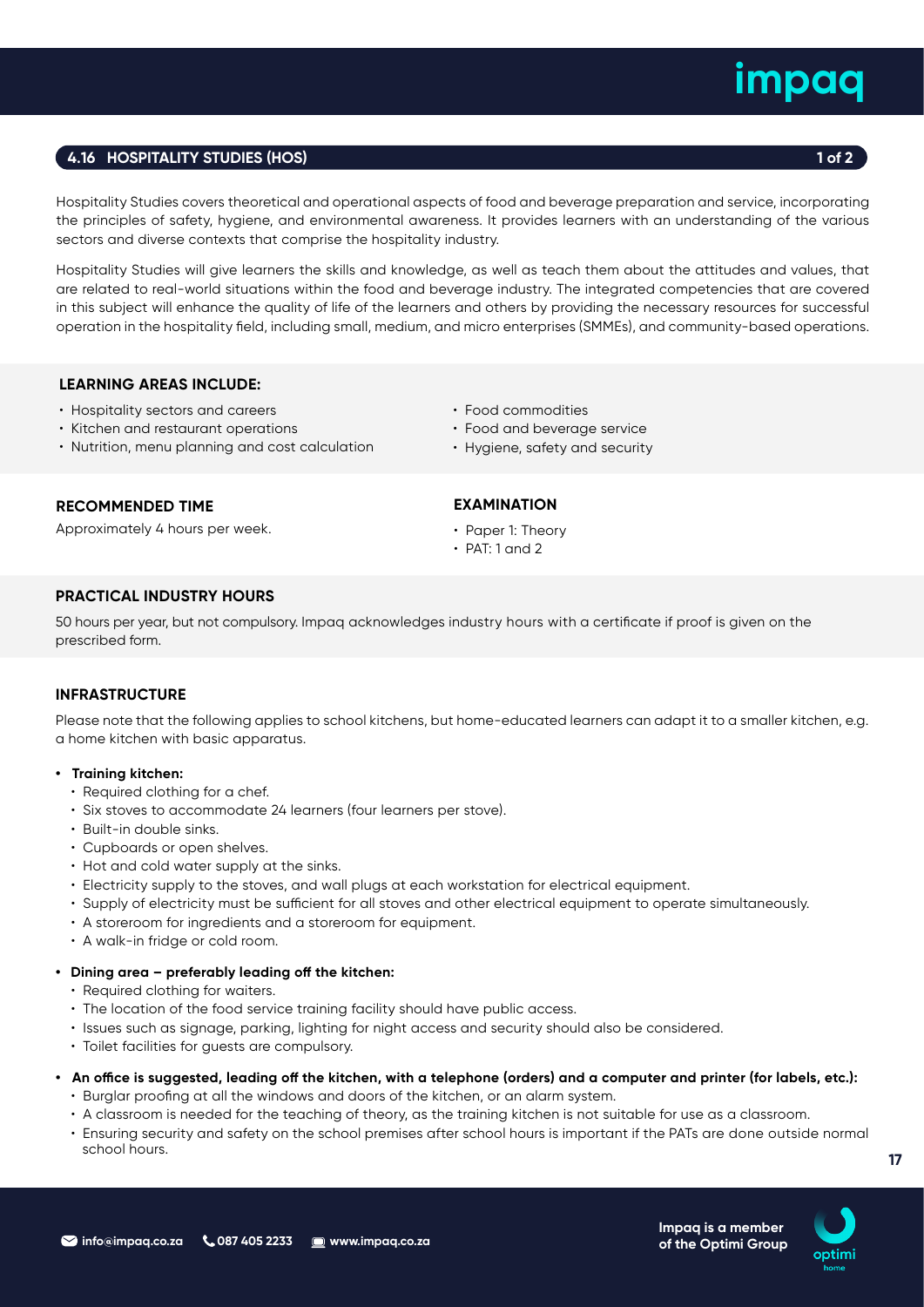## **4.16 HOSPITALITY STUDIES (HOS) 2 of 2**

### **Please note:**

- Practical assessments for this subject involve additional costs for equipment and ingredients.
- For Grade 10, 11 and 12, Hospitality Studies must be assessed by a Hospitality Studies Impaq-approved assessor. It is the responsibility of the guardian to ensure that an approved assessor assesses this assessment.
- **Consumer Studies and Hospitality Studies may not be taken together.** Learners must select one or the other.
- You will only receive a chef's uniform in Grade 10.
- Should SACAI approve online assessment via Zoom, we recommend that learners make use of this option. Please send an email to info@impaq.co.za for more information.

Assessor requirements: the assessor must be a qualified teacher with a SACE number and a minimum of 3 years' experience in teaching Hospitality Studies/Home Economics as subjects at a Grade 12 level.

## **4.17 LIFE SCIENCES (LIS)** 1 of 2

Life Sciences is the study of life at various levels of organisation and is comprised of a variety of sub-disciplines, or specialisations, such as biochemistry, biotechnology, microbiology, genetics, zoology, botany, entomology, physiology (plant and animal), anatomy (plant and animal), morphology (plant and animal), taxonomy (plant and animal), environmental studies, and socio-biology (animal behaviour). All these sub-disciplines are introduced in varying degrees to provide a broad overview of the subject.

The three primary reasons for taking Life Sciences are to provide useful knowledge and skills that are needed in everyday life, to expose learners to the scope of biological studies to stimulate interest in – and create awareness of – possible specialisations, and to provide sufficient background for further studies in one or more of the biological sub-disciplines.

## **LEARNING AREAS INCLUDE:**

- Biochemistry and biotechnology
- Microbiology and genetics
- Zoology and botany
- Entomology and physiology (plant and animal)
- Anatomy (plant and animal) and morphology (plant and animal)
- Scientific classification (plant and animal)
- Environmental studies and socio-biology (animal behaviour)
- Taxonomy (plant and animal)
- Palaeontology

## **RECOMMENDED TIME**

Approximately 4 hours per week.

## **EXAMINATIONS**

Grade 10 – 12 June examination: Only ONE paper that covers all the content done in Term 1 and 2.

Grade 10 November examination:

Paper 1 (2½ hours – 150 marks):

- Chemistry of life
- Cells: Basic units of life
- Cell division: Mitosis
- Plant and animal tissues
- Plant organs (leaf)
- Support and transport systems in plants
- Support systems in animals

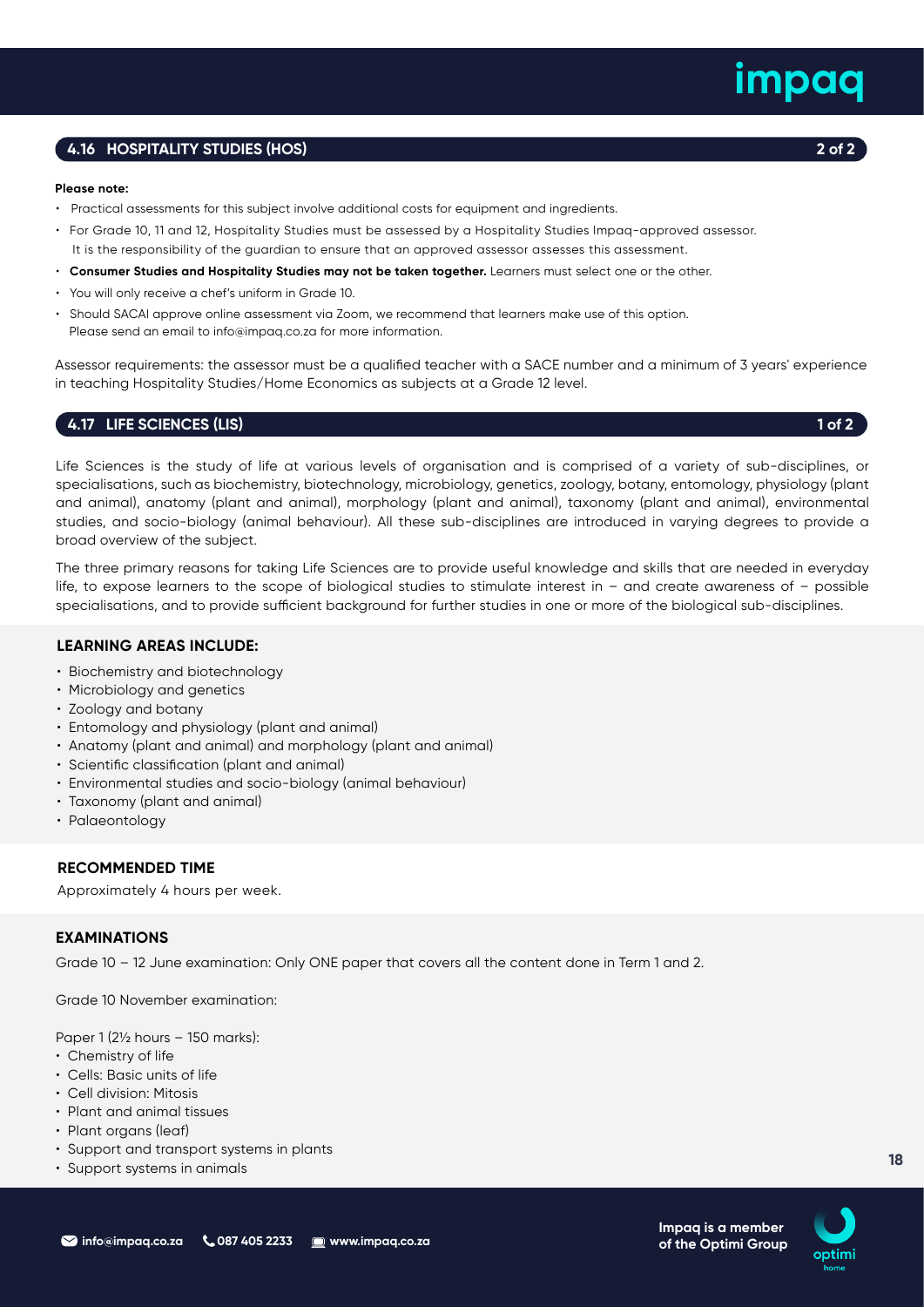## **4.17 LIFE SCIENCES (LIS) 2 of 2**

Paper 2 (2½ hours – 150 marks):

- Transport systems in mammals
- Biosphere to ecosystems
- Biodiversity and classification
- History of life on Earth

Grade 11 November examination:

## Paper 1 (2½ hours – 150 marks):

- Energy transformations to sustain life: Photosynthesis
- Animal nutrition
- Energy transformation: Respiration
- Gas exchange
- Excretion in humans

## Paper 2 (2½ hours – 150 marks):

- Biodiversity and classification of micro-organisms
- Biodiversity in plants and reproduction
- Biodiversity of animals
- Human impact on the environment: Current crises
- Population ecology

## Grade 12 final examination:

Paper 1 (2½ hours – 150 marks):

- Meiosis
- Vertebrate reproductive strategies
- Human reproduction
- Responding to the environment (humans)
- Human endocrine system
- Homeostasis in humans
- Responding to the environment (plants)
- Human impact on the environment (Grade 11)

Paper 2 (2½ hours – 150 marks):

- DNA: Code of life
- Meiosis
- Genetics and inheritance
- Evolution

**Please note:** It is recommended that Mathematics is taken with Life Sciences but it is not compulsory.



**Impaq is a member of the Optimi Group**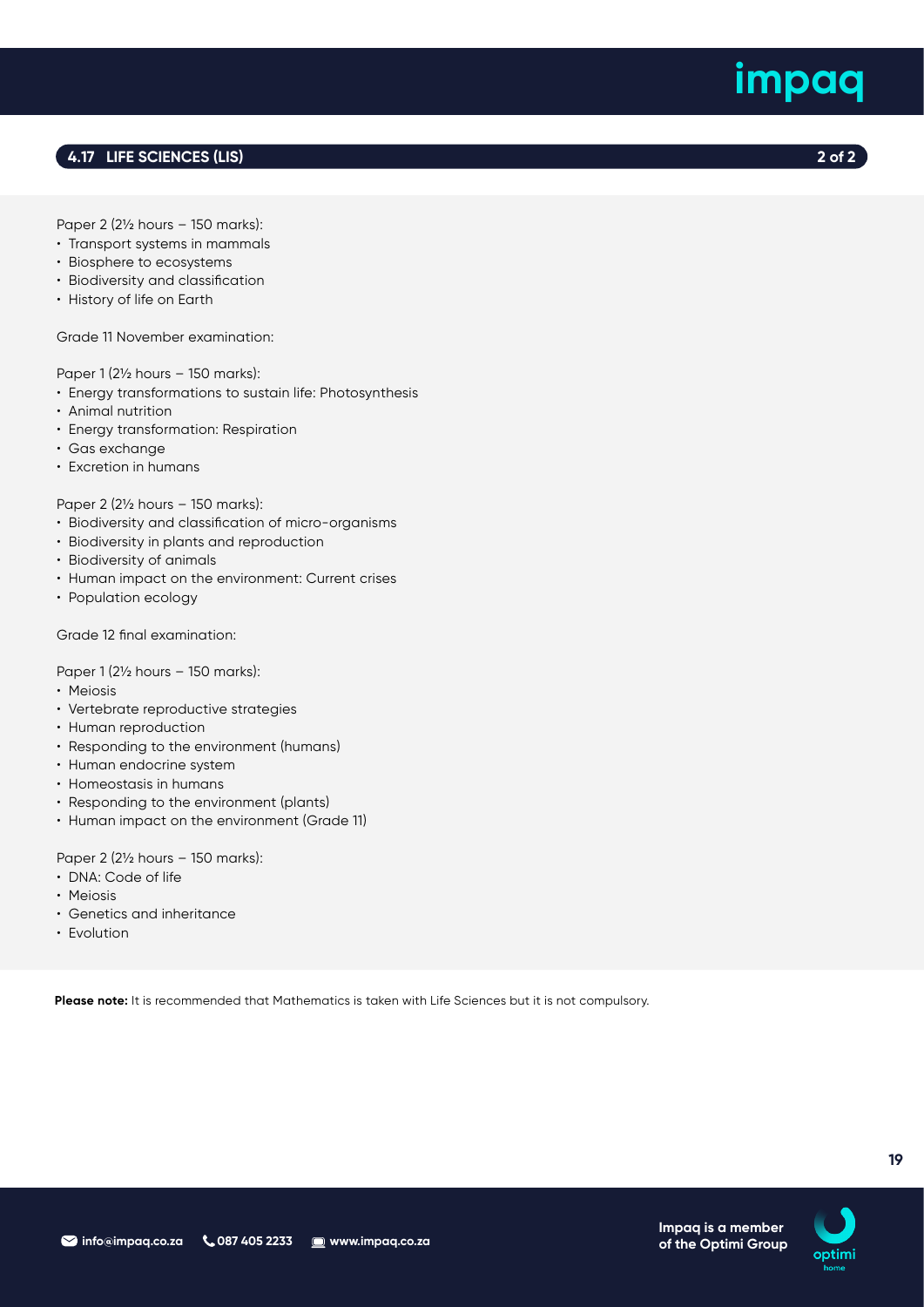

## **5. TAKING MORE THAN SEVEN SUBJECTS**

If a learner wishes to take more than the required seven subjects, he/she must complete all the necessary work, including portfolio work, from Grade 10. The learner must pass each additional subject before he/she can continue with that subject in the next grade. Only two additional subjects are allowed.

If a learner has already sat the National Senior Certificate (NSC) Examination (Grade 12), two additional subjects are allowed. The Grade 10 and 11 materials for the subjects must be acquired and worked through to provide the learner with an understanding of each subject's fundamental principles. However, it is not a requirement for learners to formally complete Grades 10 and 11 in the applicable subject through Impaq.

## **6. SUBJECTS THAT ARE TAKEN THROUGH ANOTHER INSTITUTION**

We do not facilitate any arrangements or fees for subjects not taken through Impaq. You must ensure that the institution selected follows the CAPS curriculum. You must also make the necessary arrangements with SACAI. We do not recommend that learners register with more than one examination board as it might result in clashes in the examination timetable. If this should happen, the learner will be unable to write certain question papers.

## **7. ADDING OR REMOVING SUBJECTS**

A learner's registered subjects may be reduced by cancelling subjects(s) or increased by registering for additional subject(s) at the discretion of the parent. Conditions apply.

Learners who wish to complete their NSC must be registered with an assessment body overseen by Umalusi. Umalusi is the council for quality assurance in general and further education and training. Umalusi accredits private providers of education and training, as well as private assessment bodies which offer tuition and/or assessment for qualifications. As such, three central assessment bodies are overseen by Umalusi: The Department of Basic Education (DBE), the Independent Examination Board (IEB), and SACAI (South African Comprehensive Assessment Institute). Public schools are mainly registered with the DBE, and independent schools are predominantly registered with the IEB. Impaq is registered with SACAI and learners in the FET Phase are registered with SACAI.

Candidates who successfully complete their Grade 12 year with Impaq and comply with the relevant assessments and other related requirements, will receive the National Senior Certificate from Umalusi. When registering with Impaq for Grade 12, the candidate is considered a part-time candidate and is registered as such with the assessment body.

If the PAT component is not completed, learners will not receive their final results. The PAT components account for 25% of the final year mark.

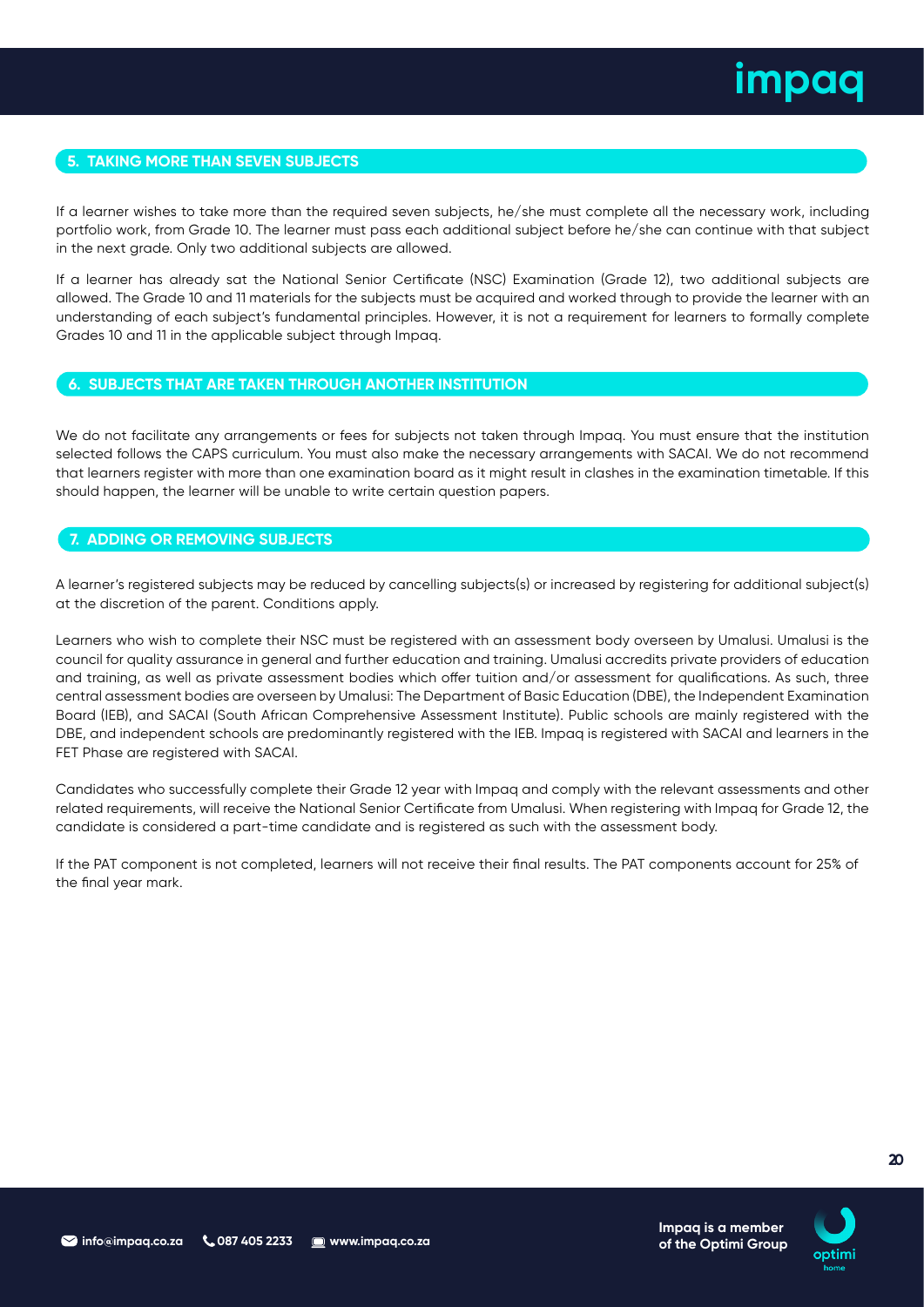## **8. SUPPLEMENTARY PRODUCTS/SUBJECTS**

Impaq offers a comprehensive range of supplementary products and additional resources, including:

### **Resolute Robotics**

Learners can upgrade their 21st Century Skills with Resolute Robotics. The programmes focus on creating and building realworld projects such as self-driving cars. Resolute Robotics is not a subject that can be examined and, as such, does not qualify as one of the three to five subjects that a learner must take.

### **Career Compass**

Career Compass can help learners choose the right career path. Learners complete a 30-minute online questionnaire to match their personality types with compatible work environments.

### **10 Habits of Successful Learners programme**

The 10 Habits of Successful Learners programme helps learners develop brain-based study skills and a positive learning attitude. This innovative programme includes five video sessions and a workbook for learners and five video sessions, and a guide to help parents support the learner.

For more information on these supplementary products, please visit the Optimi Plus store at www.optimiplus.co.za.

## **impaq**



**21**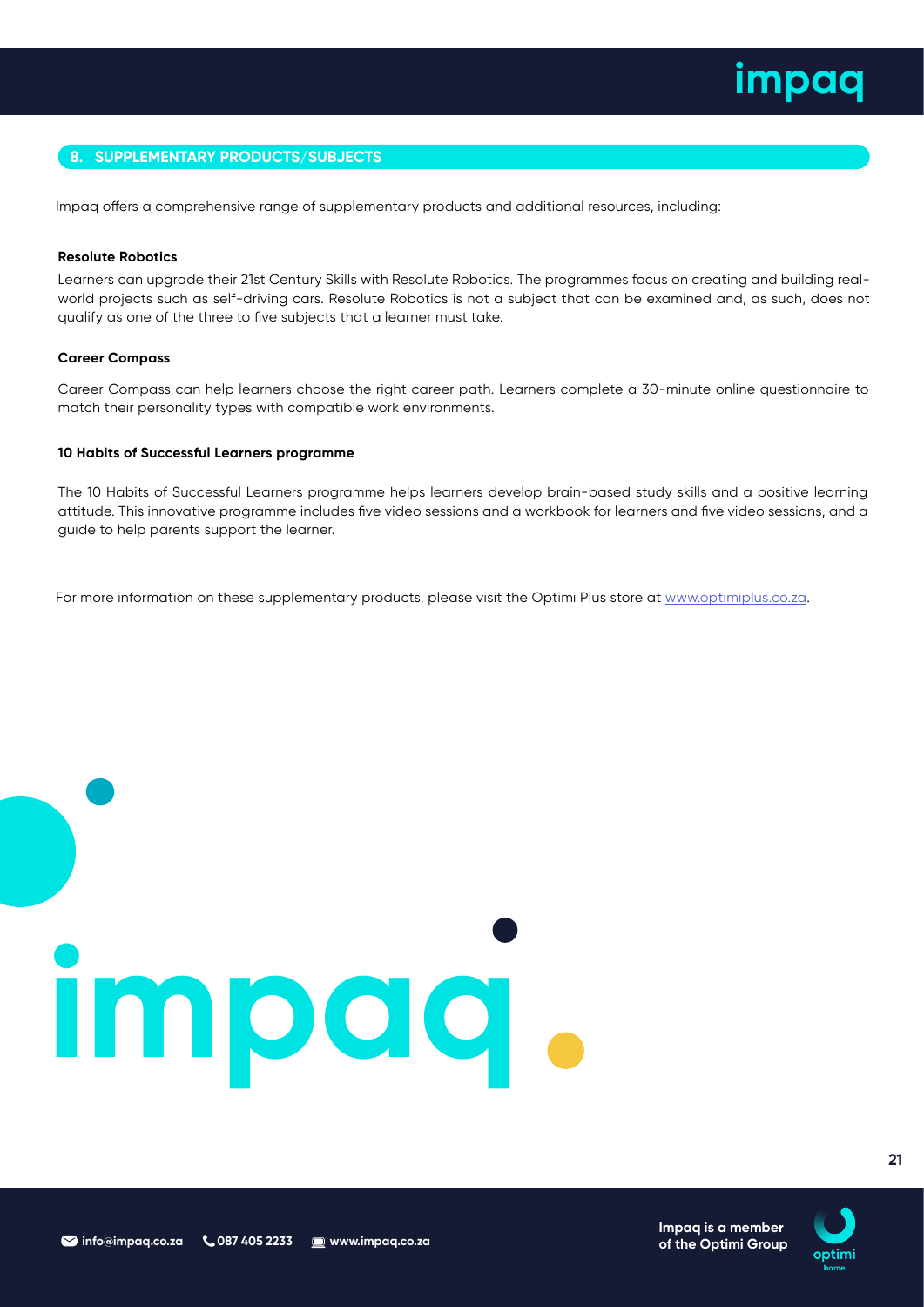## **9. WHAT IS AN INVIGILATOR? (1/2)**

The invigilator is the individual fully responsible, and therefore accountable, for overseeing tests and examinations in the FET Phase.

It is the responsibility of the parent/guardian to recruit and nominate an invigilator for all Grade 10 to 12 tests and examinations, apart from the final Grade 12 NSC examination (administrated by the assessment body, SACAI):

- Grade 10 to 12 Term 1 3 tests
- Grade 10 and 11 Term 4 tests
- Grade 10 to 12 June examination
- Grade 12 preliminary examination
- Grade 10 and 11 November examination

The following parties or persons may qualify and function as invigilators, if pre-approved by Impaq:

**Only invigilators will be able to download the questions papers** from my.Impaq when they are made available.

Invigilators **must have computer access** (not an iPad/tablet) with internet connectivity and printing facilities.

**Invigilators must ensure that tests and examinations take place as scheduled** on the timetable. **Answer sheets must reach Impaq by the given deadline(s).**



**Invigilators are responsible for printing question papers** according to the test or examination requirements (some papers need to be printed on A3 or in colour). If the invigilator does not have a printer, external printing facilities may be used.

> **Impaq is a member of the Optimi Group**

**Invigilators must ensure that answer sheets are complete** before being submitted to Impaq.

When invigilating **CAT or IT**, invigilators need to be able to **copy the files to a USB or flash drive**.